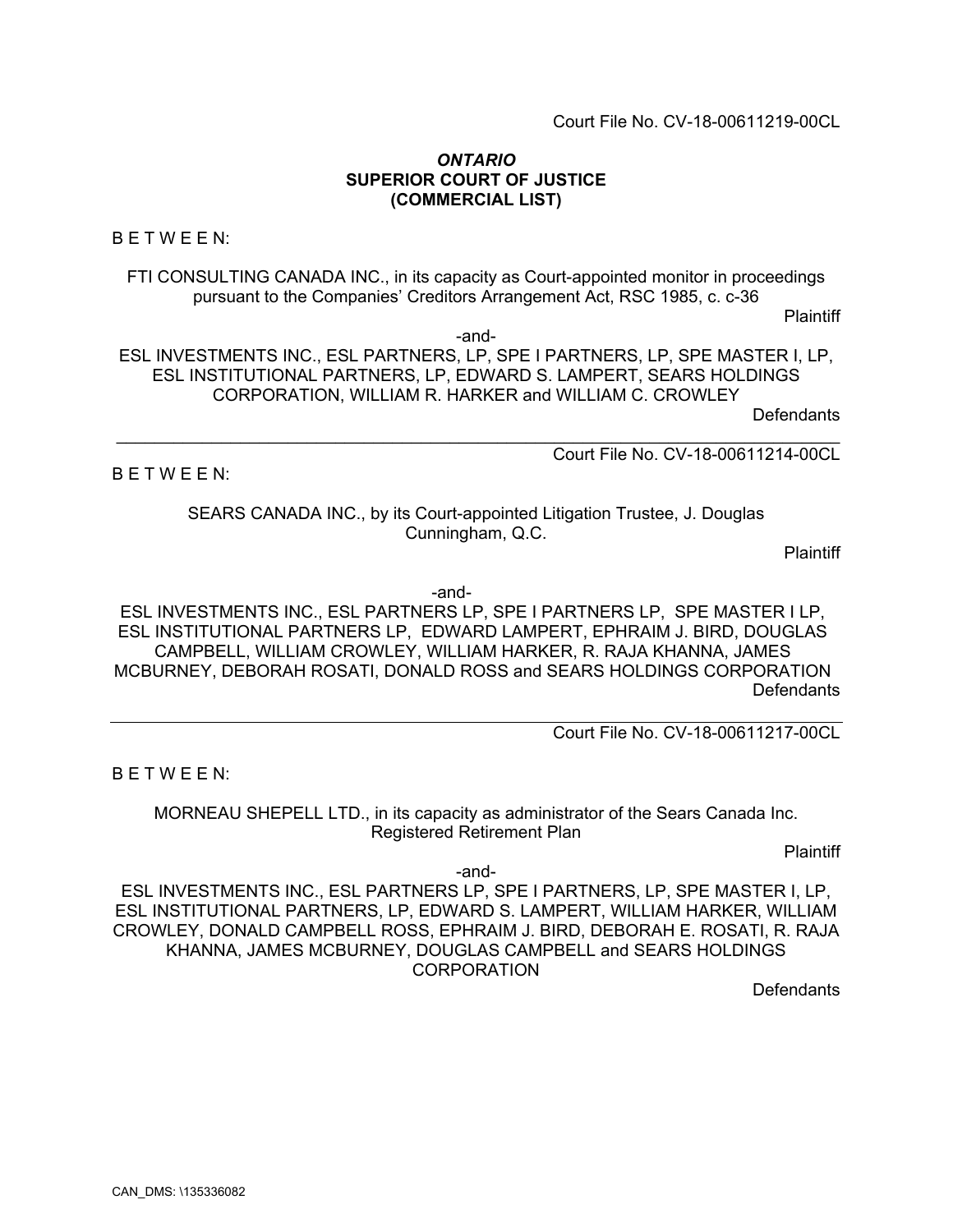Court File No. CV-19-00617792-00CL

B E T W E E N :

#### 1291079 ONTARIO LIMITED

**Plaintiff** 

-and-

SEARS CANADA INC., SEARS HOLDINGS CORPORATION, ESL INVESTMENTS INC., WILLIAM C. CROWLEY, WILLIAM R. HARKER, DONALD CAMPBELL ROSS, EPHRAIM J. BIRD, DEBORAH E. ROSATI, R. RAJA KHANNA, JAMES MCBURNEY and DOUGLAS CAMPBELL

**Defendants** 

Court File No. CV-17-11846-00CL

IN THE MATTER OF THE COMPANIES' CREDITORS ARRANGEMENT ACT, R.S.C. 1985, c. C-36, AS AMENDED

AND IN THE MATTER OF A PLAN OF COMPROMISE OR ARRANGEMENT OF SEARS CANADA INC., 9370-2751 QUÉBEC INC., 191020 CANADA INC., THE CUT INC., SEARS CONTACT SERVICES INC., INITIUM LOGISTICS SERVICES INC., 9845488 CANADA INC., INITIUM TRADING AND SOURCING CORP., SEARS FLOOR COVERING CENTRES INC., 173470 CANADA INC., 2497089 ONTARIO INC., 6988741 CANADA INC., 10011711 CANADA INC., 1592580 ONTARIO LIMITED, 955041 ALBERTA LTD., 4201531 CANADA INC., 168886 CANADA INC. AND 3339611 CANADA INC.

#### **MOTION RECORD**

(Approval of ESL Parties Settlement)

September 16, 2020

## **LAX O'SULLIVAN LISUS GOTTLIEB LLP NORTON ROSE FULBRIGHT CANADA LLP**

Suite 2750, 145 King Street West Toronto ON M5H 1J8

#### **Matthew P. Gottlieb** LSO#: 32268B mgottlieb@lolg.ca Tel: 416 644 5353 **Andrew Winton** LSO#: 54473I awinton@lolg.ca Tel: 416 644 5342

**Philip Underwood** LSO#: 73637W punderwood@lolg.ca Tel: 416 645 5078 Fax: 416 598 3730

Lawyers for Sears Canada Inc., by its Court-appointed Litigation Trustee, J. Douglas Cunningham, Q.C

# 222 Bay Street, Suite 3000, P.O. Box 53

Toronto ON M5K 1E7

#### **Orestes Pasparakis** LSO#: 36851T orestes.pasparakis@nortonrosefulbright.com Tel: 416 216 4815 **Robert Frank** LSO#: 35456F

robert.frank@nortonrosefulbright.com Tel: 416 216 1929 **Evan Cobb** LSO#:55787N evan.cobb@nortonrosefulbright.com

Tel: 416 216 1929 Fax: 416 216 3930

Lawyers for FTI Consulting Canada Inc., in its capacity as Court-appointed monitor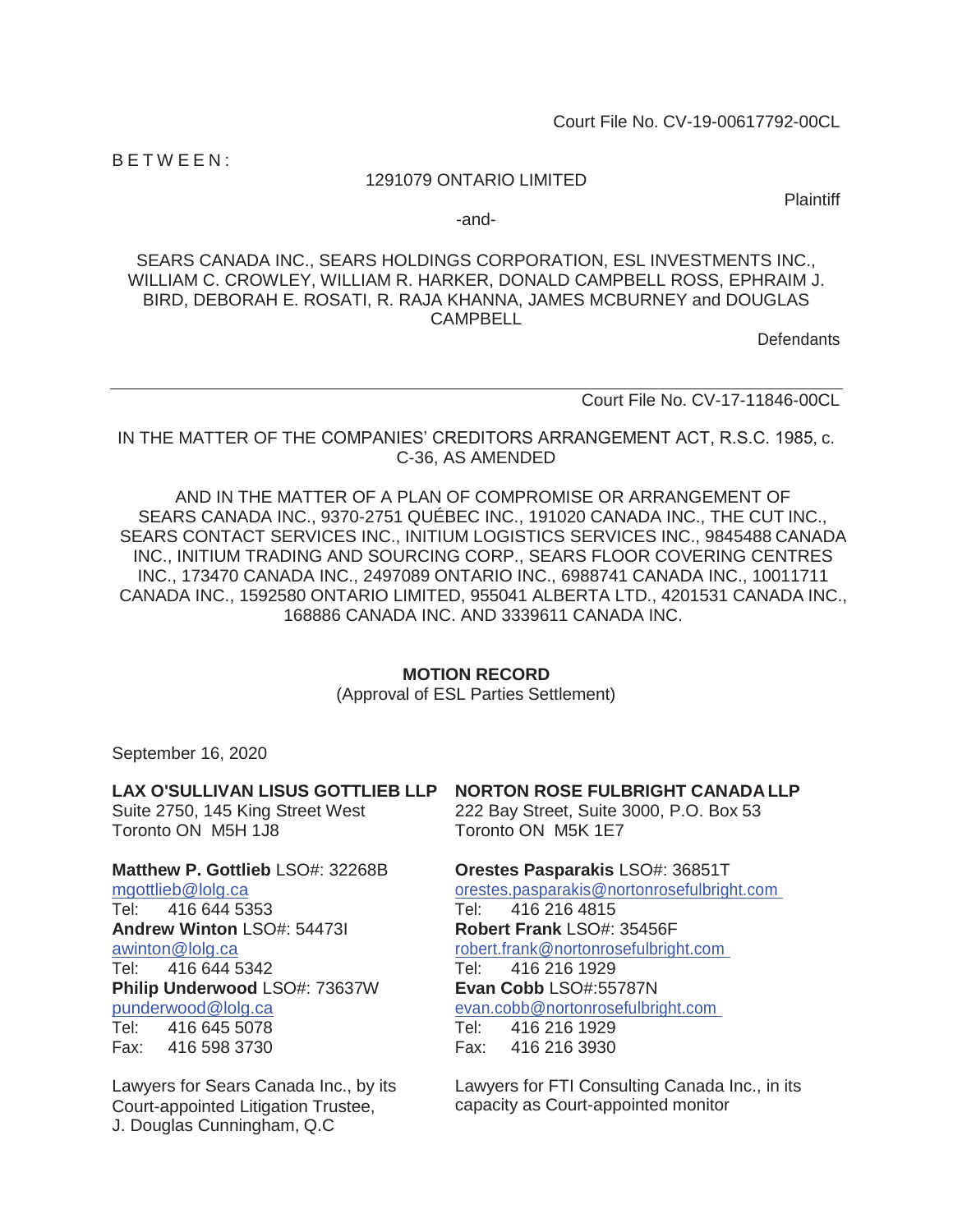## **BLAKE, CASSELS & GRAYDON LLP**

199 Bay Street, Suite 4000 Commerce Court West Toronto ON M5L 1A9

## **Michael Barrack** LSO #21941W michael.barrack@blakes.com

Tel: 416 863 5280 **Kathryn Bush** LSO #23636O kathryn.bush@blakes.com Tel: 416 863 2633 **Kiran Patel** LSO #58398H kiran.patel@blakes.com Tel: 416 863 2205 Fax: 416 863 2653

Lawyers for Morneau Shepell Ltd., in its capacity as administrator of the Sears Tel: 416 539 1221 Canada Inc. Registered Retirement Plan

#### **SOTOS LLP**

180 Dundas St W Suite 1200, Toronto, ON M5G 1Z8

#### **David Sterns** LSO #36274J

dsterns@sotosllp.com Tel: 416 977 0007 Fax: 416 977 0717

-and-

#### **BLANEY McMURTRY LLP**

Suite 1500 – 2 Queen Street East Toronto ON M5C 3G5

#### **Lou Brzezinski** LSO #19794M

lbrzezinski@blaney.com Fax 416 539 5437

Lawyers for 1291079 Ontario Limited

**TO: SERVICE LIST**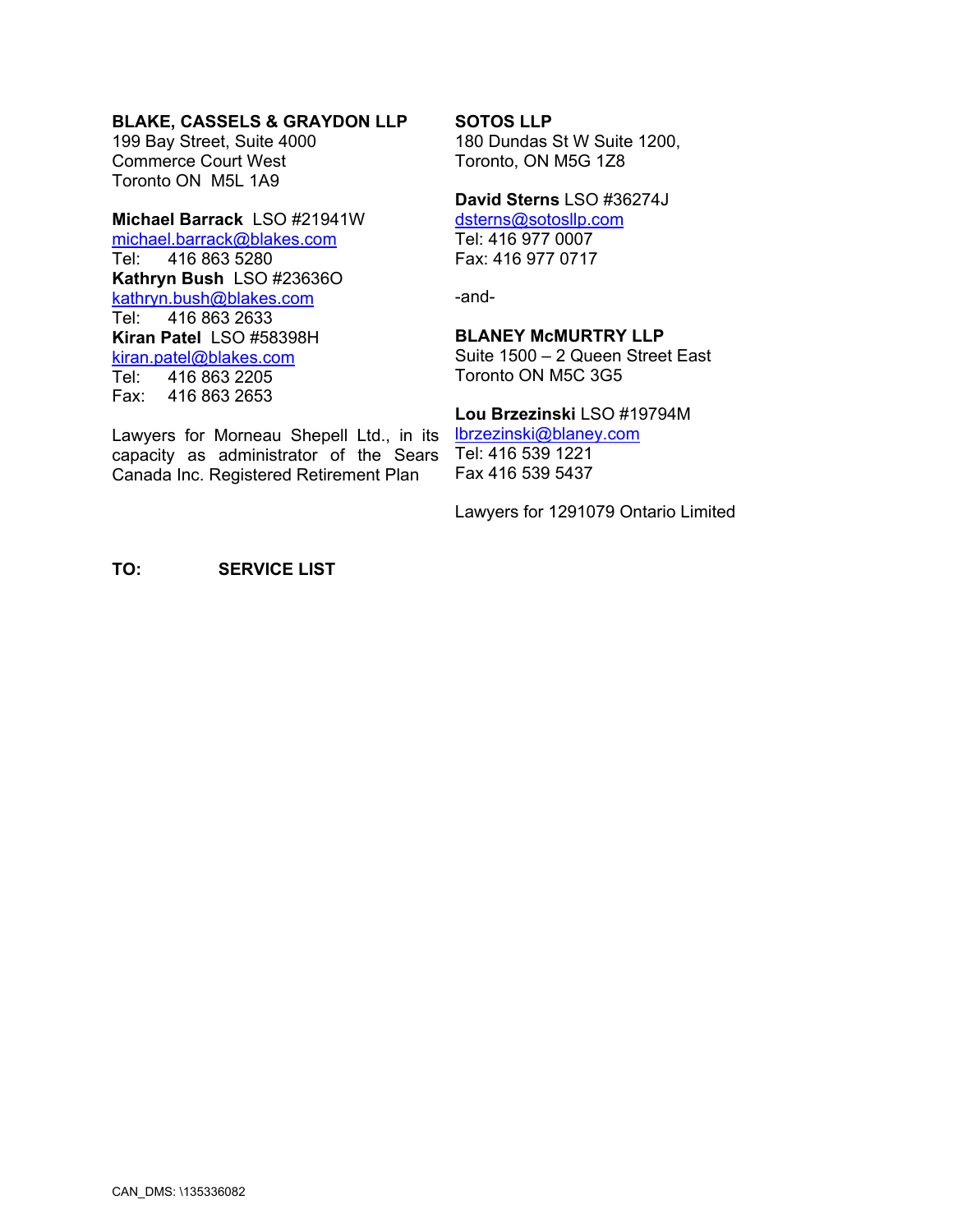## **INDEX**

| Tab | <b>Document</b>                           |    |  |  |  |  |
|-----|-------------------------------------------|----|--|--|--|--|
|     | Notice of Motion dated September 16, 2020 |    |  |  |  |  |
|     | Schedule "A" – Zoom Conference Details    | 9  |  |  |  |  |
|     | Schedule "B" - Form of Draft Order        | 10 |  |  |  |  |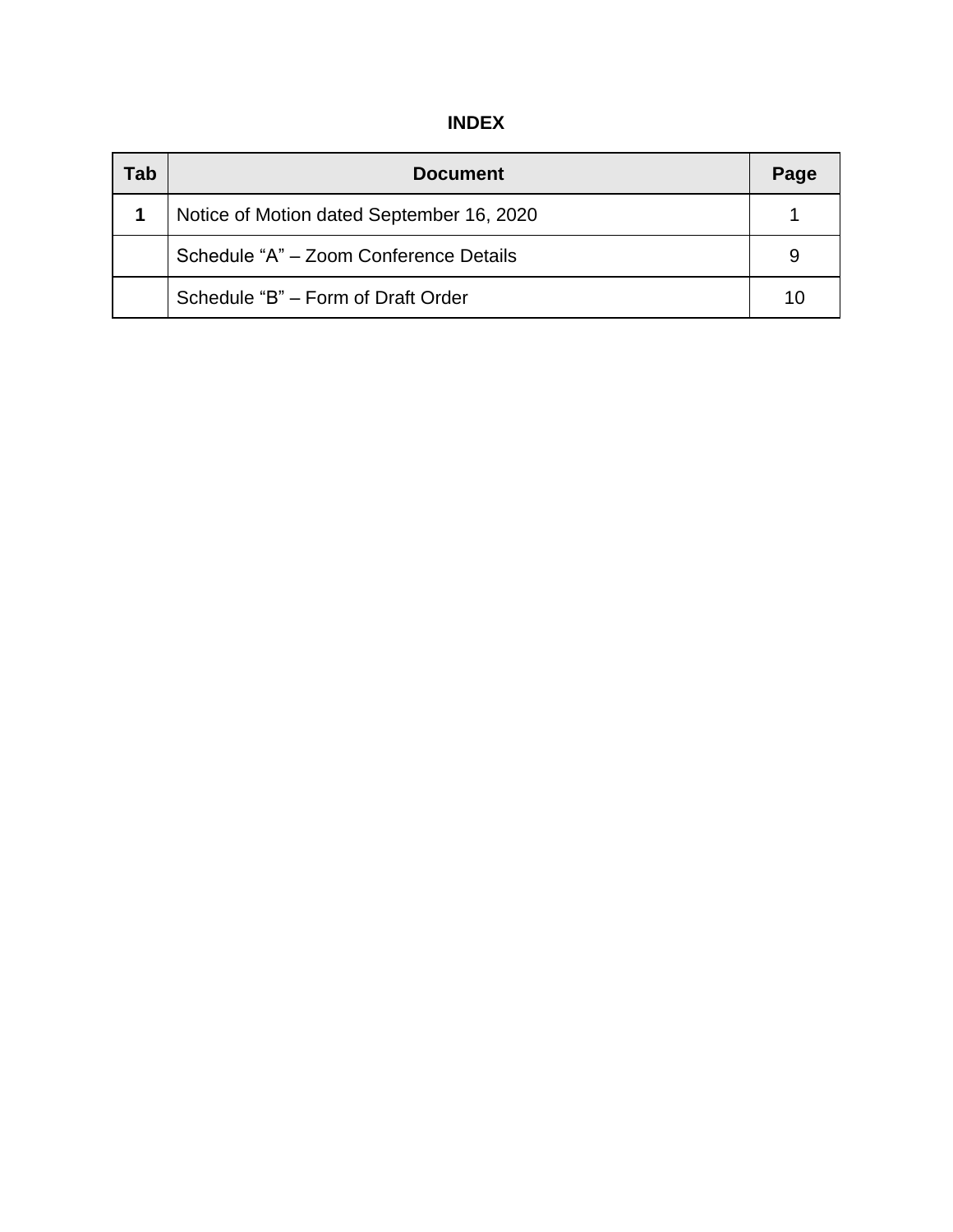Court File No. CV-18-00611219-00CL

#### **ONTARIO SUPERIOR COURT OF JUSTICE (COMMERCIAL LIST)**

B E T W E E N:

FTI CONSULTING CANADA INC., in its capacity as Court-appointed monitor in proceedings pursuant to the Companies' Creditors Arrangement Act, RSC 1985, c. c-36

**Plaintiff** 

-and-

ESL INVESTMENTS INC., ESL PARTNERS, LP, SPE I PARTNERS, LP, SPE MASTER I, LP, ESL INSTITUTIONAL PARTNERS, LP, EDWARD S. LAMPERT, SEARS HOLDINGS CORPORATION, WILLIAM R. HARKER and WILLIAM C. CROWLEY

**Defendants** 

 $B$  F T W F F N:

Court File No. CV-18-00611214-00CL

SEARS CANADA INC., by its Court-appointed Litigation Trustee, J. Douglas Cunningham, Q.C.

**Plaintiff** 

-and-

ESL INVESTMENTS INC., ESL PARTNERS LP, SPE I PARTNERS LP, SPE MASTER I LP, ESL INSTITUTIONAL PARTNERS LP, EDWARD LAMPERT, EPHRAIM J. BIRD, DOUGLAS CAMPBELL, WILLIAM CROWLEY, WILLIAM HARKER, R. RAJA KHANNA, JAMES MCBURNEY, DEBORAH ROSATI, DONALD ROSS and SEARS HOLDINGS CORPORATION **Defendants** 

Court File No. CV-18-00611217-00CL

B E T W E E N:

MORNEAU SHEPELL LTD., in its capacity as administrator of the Sears Canada Inc. Registered Retirement Plan

-and-

Plaintiff

ESL INVESTMENTS INC., ESL PARTNERS LP, SPE I PARTNERS, LP, SPE MASTER I, LP, ESL INSTITUTIONAL PARTNERS, LP, EDWARD S. LAMPERT, WILLIAM HARKER, WILLIAM CROWLEY, DONALD CAMPBELL ROSS, EPHRAIM J. BIRD, DEBORAH E. ROSATI, R. RAJA KHANNA, JAMES MCBURNEY, DOUGLAS CAMPBELL and SEARS HOLDINGS CORPORATION

**Defendants**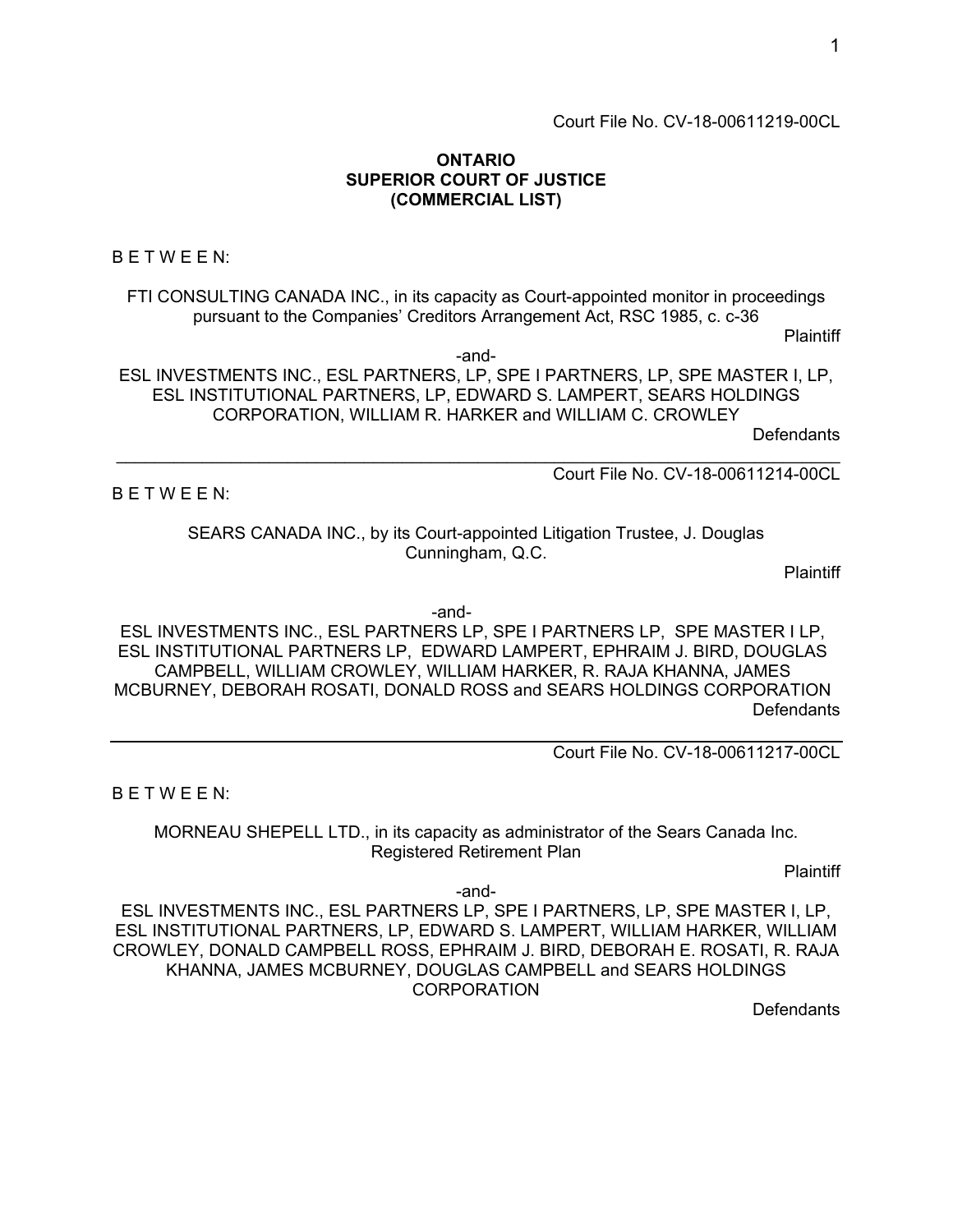BETWEEN:

#### 1291079 ONTARIO LIMITED

**Plaintiff** 

-and-

SEARS CANADA INC., SEARS HOLDINGS CORPORATION, ESL INVESTMENTS INC., WILLIAM C. CROWLEY, WILLIAM R. HARKER, DONALD CAMPBELL ROSS, EPHRAIM J. BIRD, DEBORAH E. ROSATI, R. RAJA KHANNA, JAMES MCBURNEY and DOUGLAS CAMPBELL

**Defendants** 

Court File No. CV-17-11846-00CL

## IN THE MATTER OF THE COMPANIES' CREDITORS ARRANGEMENT ACT, R.S.C. 1985, c. C-36, AS AMENDED

AND IN THE MATTER OF A PLAN OF COMPROMISE OR ARRANGEMENT OF SEARS CANADA INC., 9370-2751 QUÉBEC INC., 191020 CANADA INC., THE CUT INC., SEARS CONTACT SERVICES INC., INITIUM LOGISTICS SERVICES INC., 9845488 CANADA INC., INITIUM TRADING AND SOURCING CORP., SEARS FLOOR COVERING CENTRES INC., 173470 CANADA INC., 2497089 ONTARIO INC., 6988741 CANADA INC., 10011711 CANADA INC., 1592580 ONTARIO LIMITED, 955041 ALBERTA LTD., 4201531 CANADA INC., 168886 CANADA INC. AND 3339611 CANADA INC.

## **NOTICE OF MOTION (Approval of ESL Parties Settlement)**

The Plaintiffs will make a motion before a judge of the Ontario Superior Court of Justice (Commercial List) on September 18, 2020, at 11 a.m., or as soon after that time as the motion can be heard, by judicial teleconference via Zoom at Toronto, Ontario. Please refer to the conference details attached as Schedule "A" hereto in order to attend the motion and advise if you intend to join the motion by emailing Gianni Bianchi at gianni.bianchi@nortonrosefulbright.com.

## **PROPOSED METHOD OF HEARING:** The motion is to be heard orally.

## **THE MOTION IS FOR:**

- 1. An Order substantially in the form attached hereto as Schedule "B", *inter alia*:
	- (a) if necessary, abridging the time for service of this Notice of Motion and the Motion Record and dispensing with service on any person other than those served;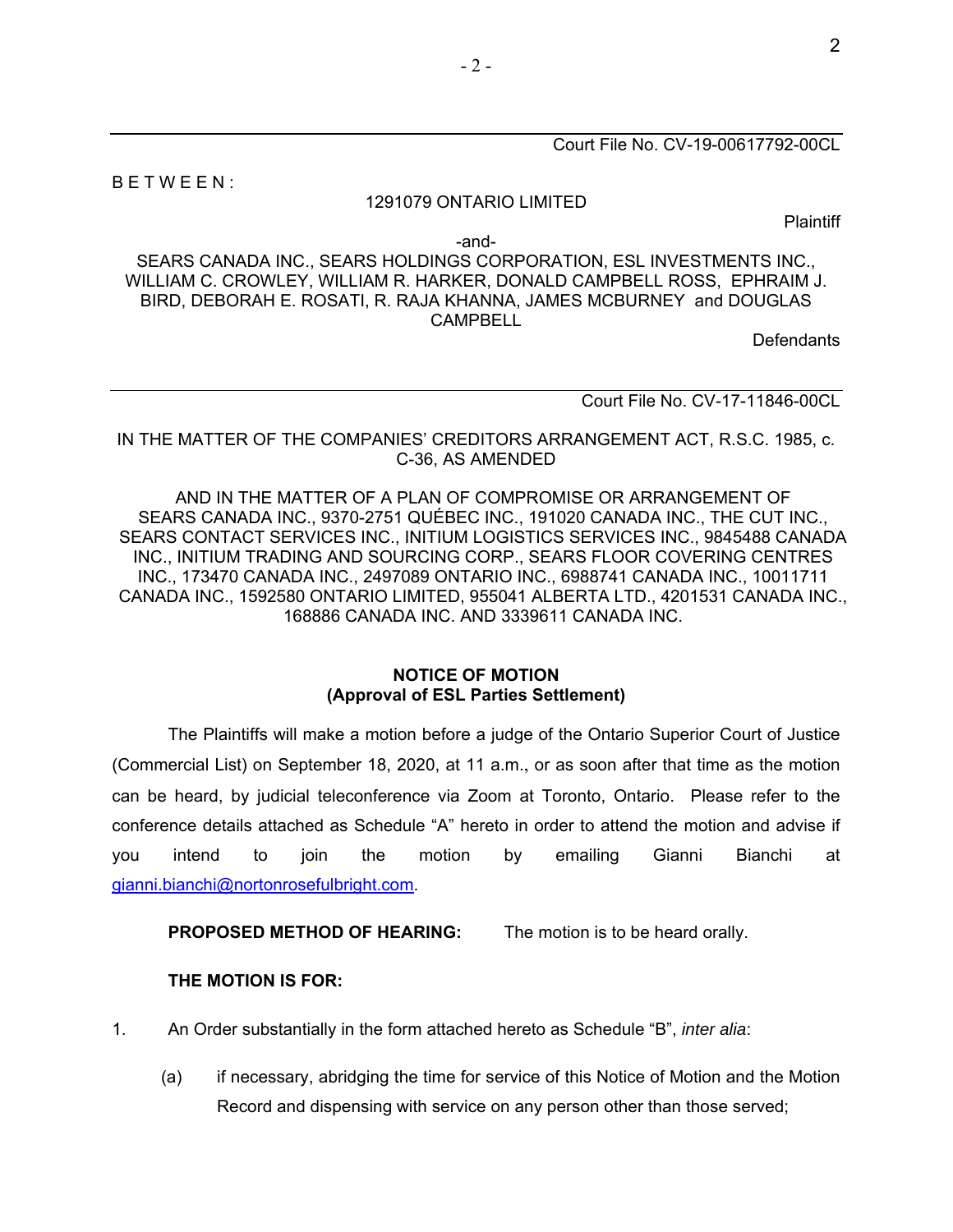- (b) approving a settlement (the "**ESL Parties Settlement**") between Sears Canada Inc. ("**Sears Canada**"), by its Court-Appointed Litigation Trustee, J. Douglas Cunningham, Q.C. (the "**Litigation Trustee**"), FTI Consulting Canada Inc., as Court-Appointed Monitor of Sears Canada Inc. (the "**Monitor**"), Morneau Shepell Ltd., in its capacity as administrator of the Sears Canada Inc. Registered Retirement Plan as appointed under the *Pension Benefits Act* (the "**Pension Administrator**"), 1291079 Ontario Limited in its capacity as representative plaintiff in the class proceeding certified pursuant to the order of Justice McEwen dated June 21, 2019 in Court File No. CV-19-617792-00CL (together with the Litigation Trustee, the Pension Administrator and the Monitor, the "**Plaintiffs**"), and Edward S. Lampert, ESL Investments Inc., ESL Partners, LP, ESL Institutional Partners, LP, SPE Master I, LP, SPE I Partners LP, ESL Investors, LLC, RBS Partners, LP, CRK Partners, LLC, RBS Investment Management, LLC (collectively, the "**ESL Parties**"), including approving the ESL Parties Settlement for the purposes of the *Class Proceedings Act*, *1992*;
- (c) approving certain releases and bar orders for the Released Claims (as defined below), which releases and bar orders shall apply to claims asserted by any and all persons against the ESL Parties in relation to the subject matter of the Dividend Claims (as defined below); and
- 2. Such further and other relief as this Court may deem just.

THE GROUNDS FOR THE MOTION ARE:

1. Sears Canada and certain affiliates commenced proceedings under the *Companies' Creditors Arrangement Act*, R.S.C. 1985 c. C-36, as amended (the "**CCAA**") pursuant to the Initial Order of the Ontario Superior Court of Justice (Commercial List) dated June 22, 2017, as amended and restated (the "**CCAA Proceedings**");

## **The Dividend Claims**

2. On March 2, 2018, the Court issued an Order (as amended on April 26, 2018, the "**Litigation Investigator Order**") in the CCAA Proceedings appointing Lax O'Sullivan Lisus Gottlieb LLP as Litigation Investigator, with a mandate to identify and report on certain rights and claims that Sears Canada or any creditors of Sears Canada may have against any parties;

3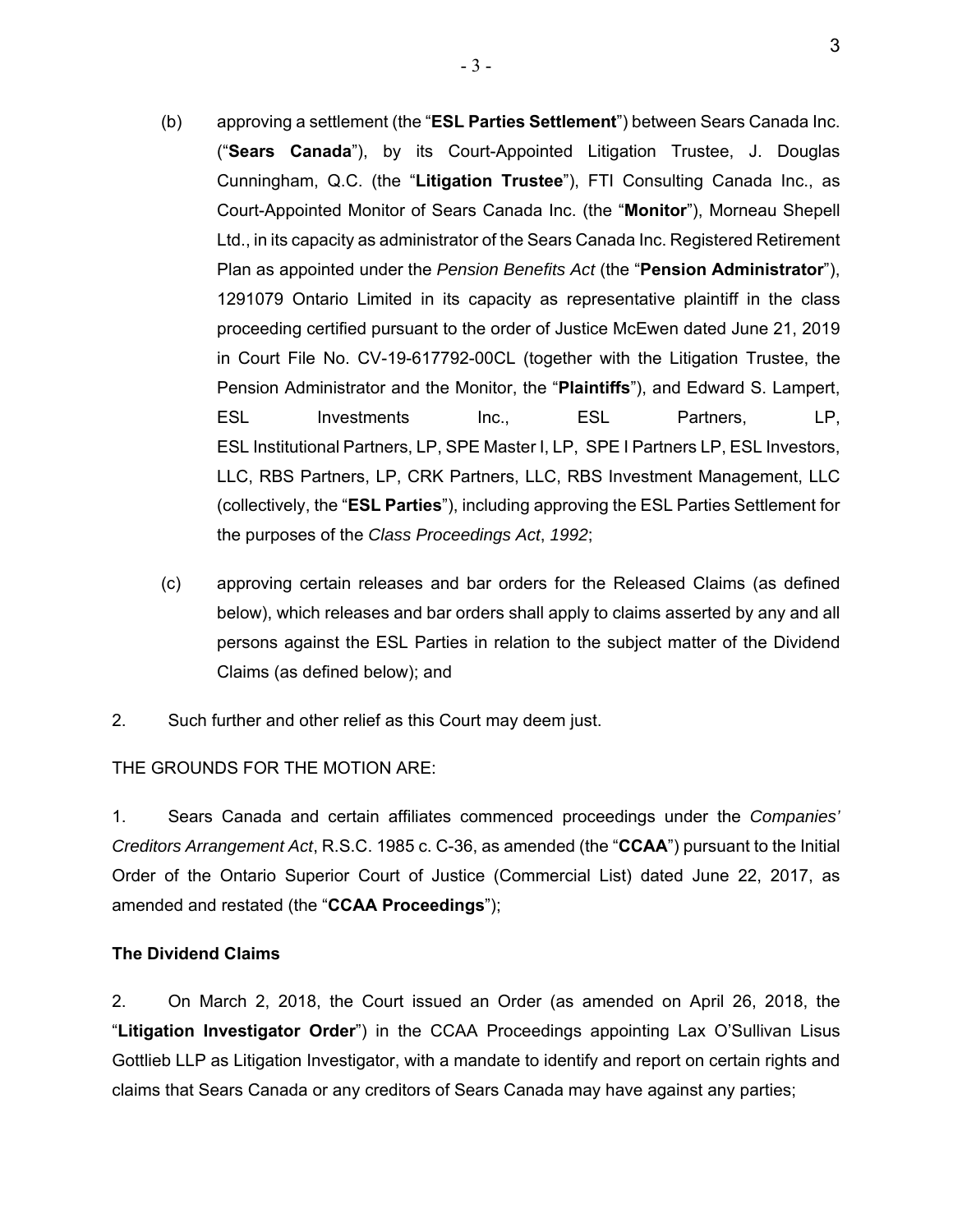3. On December 3, 2018, the Monitor and the Litigation Trustee were authorized by the Court in the CCAA Proceedings to pursue litigation against certain third parties, on behalf of Sears Canada and its creditors, in connection with the payment of certain dividends (the "**2013 Dividend**") by Sears Canada to its shareholders in 2013;

4. Following the December 3, 2018 orders, the following claims related to the 2013 Dividend were commenced:

- (a) a claim of the Monitor against Edward S. Lampert, ESL Investments, Inc., ESL Partners, LP, ESL Institutional Partners, LP, SPE Master I, LP, and SPE I Partners (collectively, the "**Named ESL Parties**") and certain former directors of Sears Canada, as subsequently amended to include Sears Holdings Corporation ("**SHC**") as an additional defendant (the "**Monitor Claim**");
- (b) a claim of Sears Canada, by the Litigation Trustee, against the Named ESL Parties and certain former directors and officers of Sears Canada, as amended to include SHC as an additional defendant (the "**Litigation Trustee Claim**"); and
- (c) a claim of the Pension Administrator against the Named ESL Parties and certain former directors and officers of Sears Canada, as amended to include SHC as an additional defendant (the "**Pension Administrator Claim**");

5. These claims as well as class action claims (the "**Dealer Class Action**") by certain "Sears Hometown" store dealers (collectively, the "**Dividend Claims**") are proceeding on the Commercial List of the Ontario Superior Court of Justice under the case management of Justice McEwen;

6. Each of the Dividend Claims relates to the 2013 Dividend declared and paid by Sears Canada in the amount of \$509 million:

- (a) the Monitor Claim and the Litigation Trustee Claim are each asserted in the amount of \$509 million plus interest and costs;
- (b) the Pension Administrator Claim is asserted in the amount of the wind-up deficit of the Sears Canada Inc. Registered Retirement Plan, then estimated at approximately \$260 million;
- (c) the Dealer Class Action claim is asserted in the amount of \$80 million;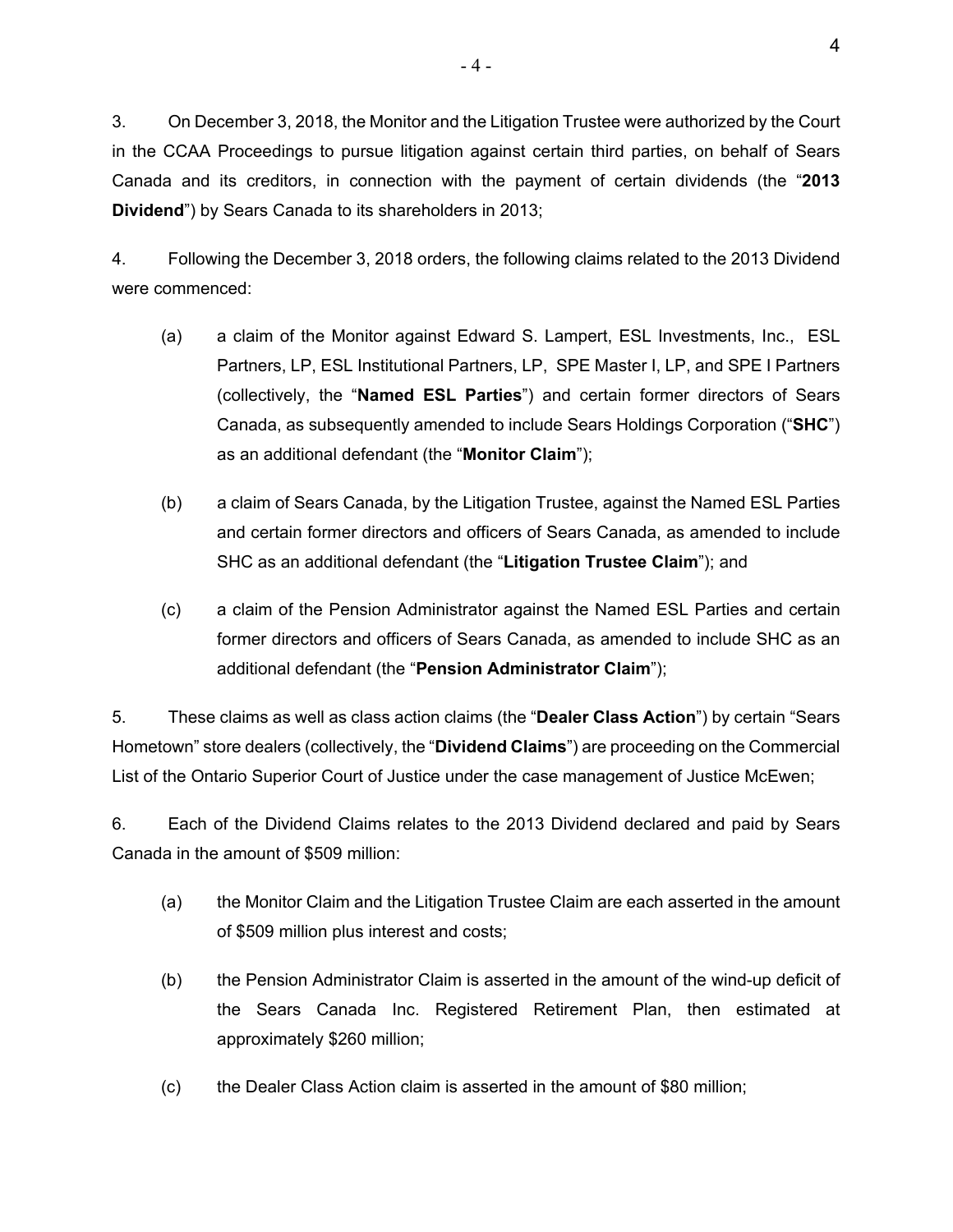7. The Dividend Claims as against SHC have now been settled. As part of that settlement, the Plaintiffs received an allowed Class 4 general unsecured claim in an amount equal to CDN\$200 million under the *Modified Second Amended Joint Chapter 11 Plan of Sears Holdings Corporation and its Affiliated Debtors* (the "**Allowed SHC Unsecured Claim**");

8. The Dividend Claims against certain former directors and officers of Sears Canada are also the subject of a court-approved settlement agreement;

## **ESL Parties Settlement**

9. Following lengthy negotiations in the context of a judicial mediation, the ESL Parties and the Plaintiffs have agreed, as a global settlement of all claims arising from or related to or that could have been asserted in the Dividend Claims, that the Plaintiffs, collectively, would receive \$22.5 million, to be paid by the Named ESL Parties subject to the terms of the ESL Parties Settlement;

- 10. A summary of the material terms of the ESL Parties Settlement is set out below1:
	- (a) Settlement Funds: The Named ESL Parties will pay to the Plaintiffs the amount of \$22,500,000 (as defined and described below) (the "**Settlement Funds**") in full and final satisfaction of all claims arising from or related to or that could have been asserted in the Dividend Claims (the "**Released Claims**"). The Settlement Funds are to be paid to the Monitor, in trust for the Plaintiffs, within fifteen days after the requested Order approving the settlement becomes final and non-appealable;
	- (b) Releases: The ESL Parties and the Plaintiffs will enter into mutual releases to be agreed by counsel acting reasonably;
	- (c) Non-Disparagement: The ESL Parties and the Plaintiffs will sign a nondisparagement agreement to be agreed to by counsel acting reasonably;
	- (d) No Admission of Liability: The settlement has been made on the basis that none of the allegations against the Named ESL Parties have been proven. As part of the requested approval of the ESL Parties Settlement, the Plaintiffs will confirm that all

 $\overline{a}$ 1 This summary is provided for general information purposes only. In the case of any inconsistency between this summary and the terms of the ESL Parties Settlement, the ESL Parties Settlement shall govern.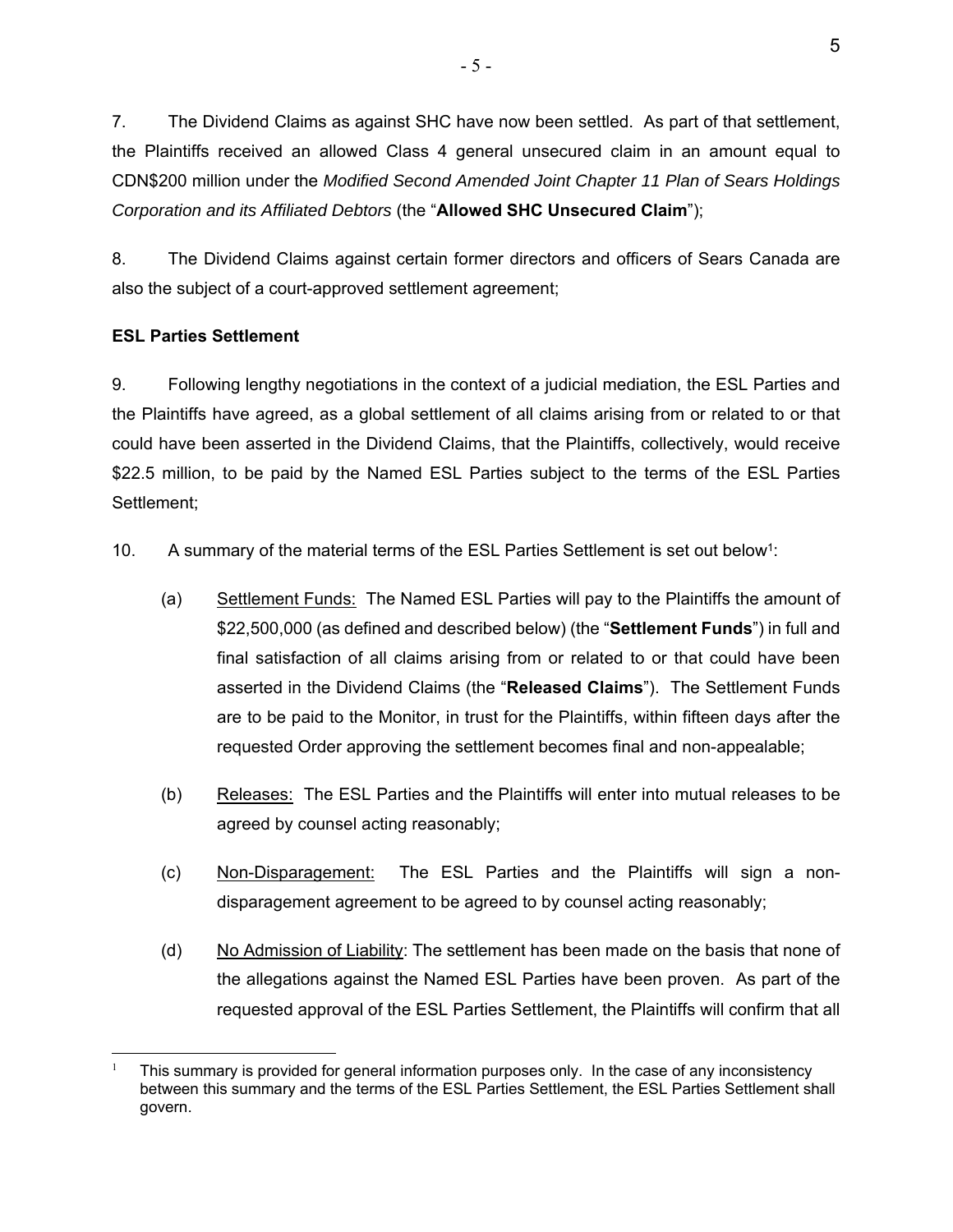claims and allegations in their respective pleadings of intentional wrongdoing by the Named ESL Parties are withdrawn;

- (e) Allowed SHC Unsecured Claim: The Plaintiffs agree that at the written election of ESL Investments, Inc., and subject to the terms and conditions of the ESL Parties Settlement, the Plaintiffs shall either execute documents reasonably requested by the ESL Parties for the purposes of assigning the Plaintiffs' right, title and interest in the Allowed SHC Unsecured Claim to ESL Investments, Inc. or retain legal title to the Allowed SHC Unsecured Claim but grant ESL Investments, Inc. or its designee a 100% participation interest in the Allowed SHC Unsecured Claim. In addition, the Plaintiffs acknowledge that ESL Investments, Inc. may elect to release the Allowed SHC Unsecured Claim at any time on reasonable written notice to the Plaintiffs;
- (f) Court Approval: The settlement is conditional upon receipt of approval of the Court and of the court in the Dealer Class Action proceedings;
- (g) Joint Statement: Following the granting of court approval of the ESL Parties Settlement, the parties would release a joint public statement. The form of public statement has been agreed and will be set out in the settlement documentation to be served in a Supplemental Report of the Monitor;

11. The proposed settlement is fair and reasonable in view of: (i) the merits and risks associated with the claims against the Named ESL Parties; (ii) the time and cost required to determine the Dividend Claims through litigation, including through any appeals; and (ii) uncertainties around the ability to recover any judgment from the Named ESL Parties;

12. The proposed settlement is also consistent with the purposes of the CCAA as it would reduce the litigation costs to be incurred by the estate of Sears Canada and, in the case of the Monitor's claim, provides an opportunity for recovery on a claim advanced pursuant to Section 36.1 of the CCAA;

13. The Estate 2013 Dividend Litigation is the last material remaining asset to be realized upon by Sears Canada and the resolution of the Dividend Claims will be an important step toward completion of these proceedings;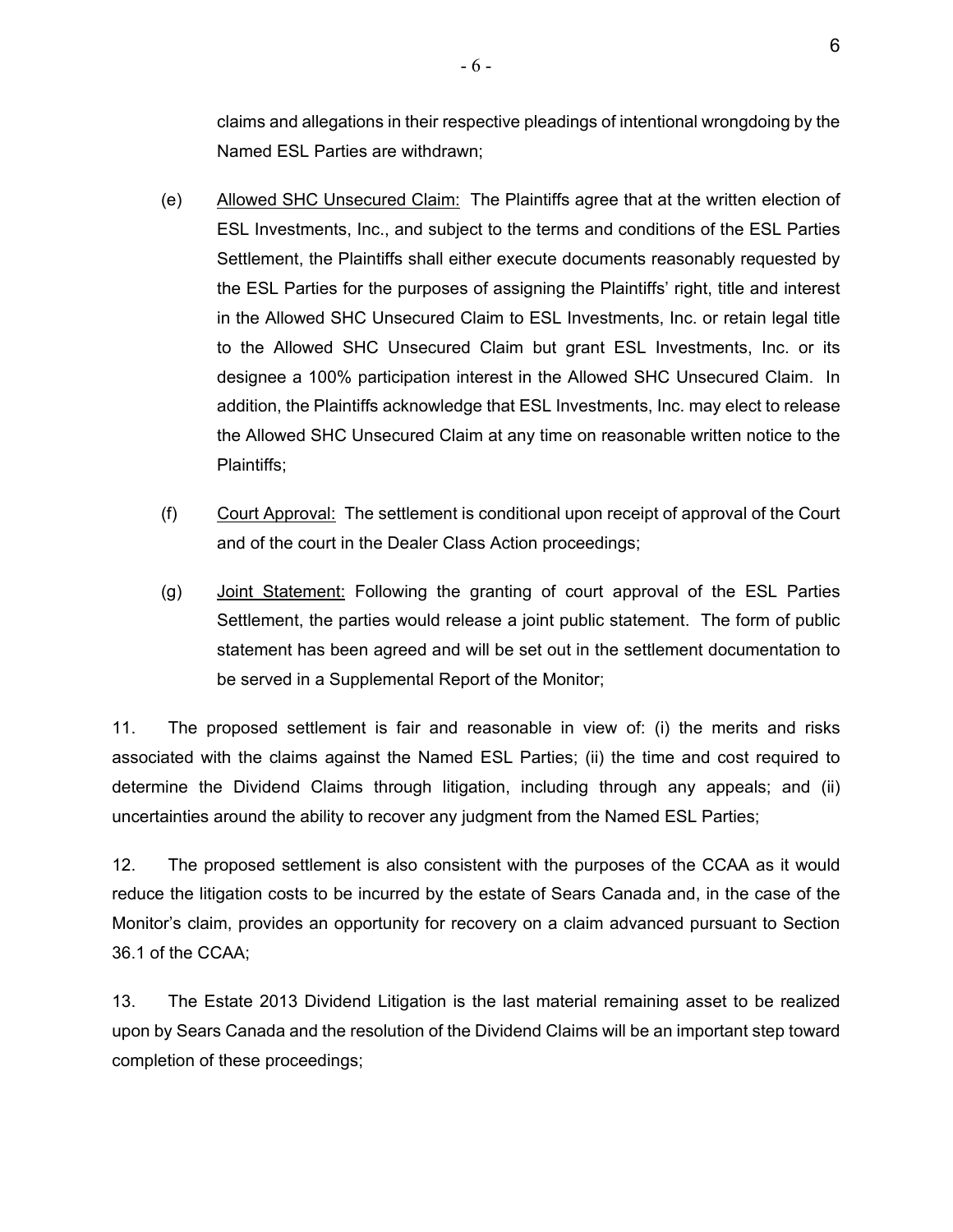14. The Monitor and the Litigation Trustee provided updates to, and consulted with, the Creditors' Committee on the status of the settlement discussions with the Named ESL Parties. The Monitor has been advised that the Creditors' Committee, which includes representatives of key stakeholders, support the proposed settlement;

## **Releases**

15. The ESL Parties Settlement provides a comprehensive release and bar order in favour of the ESL Parties in respect of the Released Claims asserted by any and all persons, including all claims that could be asserted against the ESL Parties in relation to the subject matter of the Dividend Claims;

16. The releases and bar orders are a requirement of the ESL Parties Settlement and are requested by the ESL Parties in return for the consideration paid by the Named ESL Parties;

17. The Monitor believes the request for these releases is reasonable in the circumstances to provide finality in respect of these claims in return for the payment of \$22.5 million;

## **General**

18. The provisions of the CCAA, including section 11 thereof, and the inherent and equitable jurisdiction of this Court;

19. Rules 1.04, 1.05, 2.03, 3.02, 16 and 37 of the *Rules of Civil Procedure* (Ontario), R.R.O. 1990, Reg. 194, as amended;

20. Such further and other grounds as counsel may advise and this Court may permit.

**THE FOLLOWING DOCUMENTARY EVIDENCE** will be used at the hearing of this motion:

1. The Thirty-Ninth Report of the Monitor, dated September 16, 2020;

2. Such further and other evidence as counsel may advise and this Court may permit.

September 16, 2020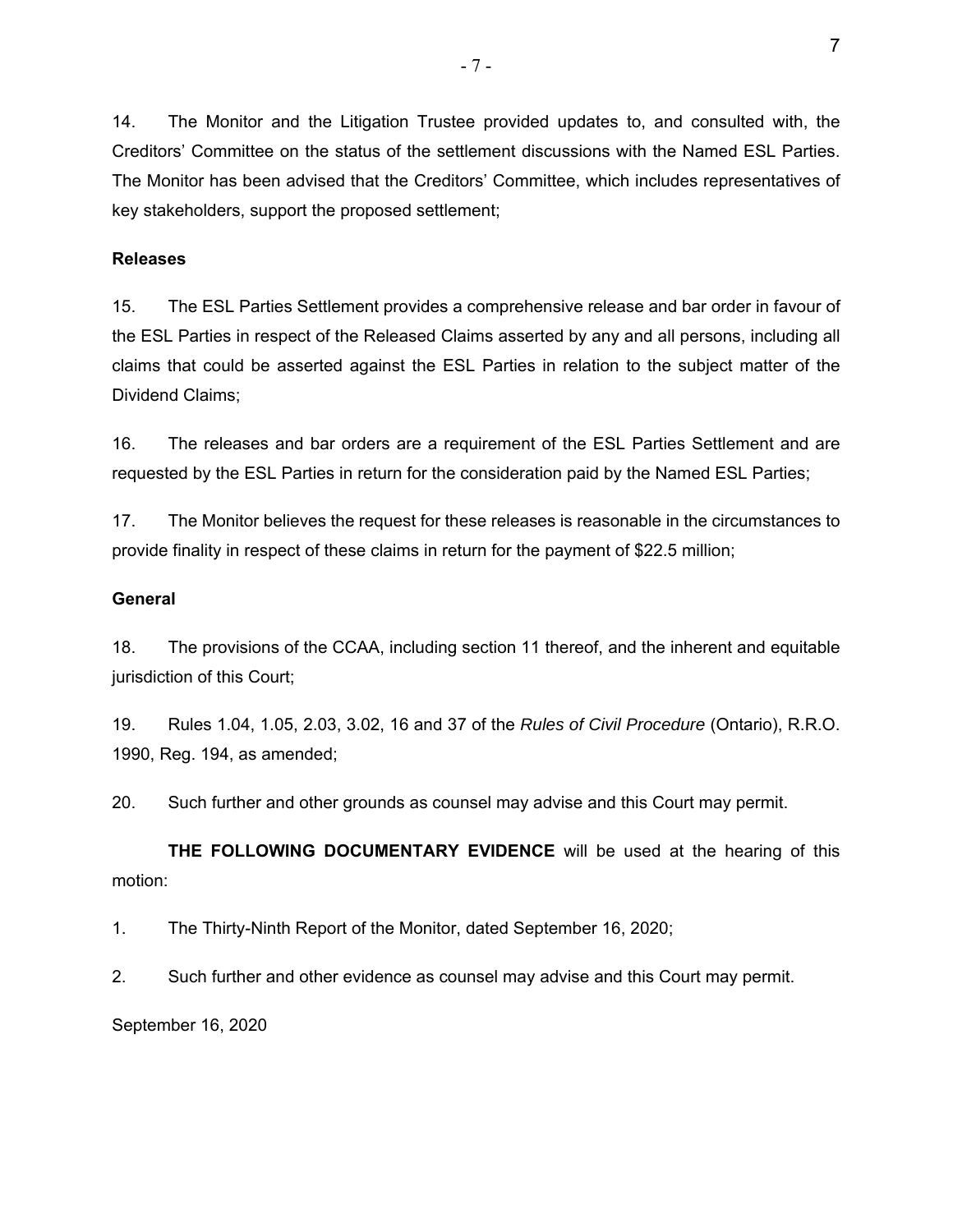## **LAX O'SULLIVAN LISUS GOTTLIEB LLP**

Suite 2750, 145 King Street West Toronto ON M5H 1J8

#### **Matthew P. Gottlieb** LSO#: 32268B mgottlieb@lolg.ca Tel: 416 644 5353

**Andrew Winton** LSO#: 54473I awinton@lolg.ca Tel: 416 644 5342 **Philip Underwood** LSO#: 73637W punderwood@lolg.ca Tel: 416 645 5078 Fax: 416 598 3730

Lawyers for Sears Canada Inc., by its Court-appointed Litigation Trustee, J. Douglas Cunningham, Q.C

## **BLAKE, CASSELS & GRAYDON LLP**

199 Bay Street, Suite 4000 Commerce Court West Toronto ON M5L 1A9

**Michael Barrack** LSO #21941W michael.barrack@blakes.com Tel: 416 863 5280 **Kathryn Bush** LSO #23636O kathryn.bush@blakes.com Tel: 416 863 2633 **Kiran Patel** LSO #58398H kiran.patel@blakes.com Tel: 416 863 2205 Fax: 416 863 2653

Lawyers for Morneau Shepell Ltd., in its capacity as administrator of the Sears Canada Inc. Registered Retirement Plan

#### **NORTON ROSE FULBRIGHT CANADA LLP**

222 Bay Street, Suite 3000, P.O. Box 53 Toronto ON M5K 1E7

**Orestes Pasparakis** LSO#: 36851T orestes.pasparakis@nortonrosefulbright.com Tel: 416 216 4815 **Robert Frank** LSO#: 35456F robert.frank@nortonrosefulbright.com Tel: 416 216 1929 **Evan Cobb** LSO#:55787N evan.cobb@nortonrosefulbright.com Tel: 416 216 1929 Fax: 416 216 3930

Lawyers for FTI Consulting Canada Inc., in its capacity as Court-appointed monitor

#### **SOTOS LLP**

- 8 -

180 Dundas St W Suite 1200, Toronto, ON M5G 1Z8

## **David Sterns** LSO #36274J

dsterns@sotosllp.com Tel: 416 977 0007 Fax: 416 977 0717

-and-

#### **BLANEY McMURTRY LLP**

Suite 1500 – 2 Queen Street East Toronto ON M5C 3G5

#### **Lou Brzezinski** LSO #19794M

lbrzezinski@blaney.com Tel: 416 539 1221 Fax 416 539 5437

Lawyers for 1291079 Ontario Limited

8

**TO: SERVICE LIST**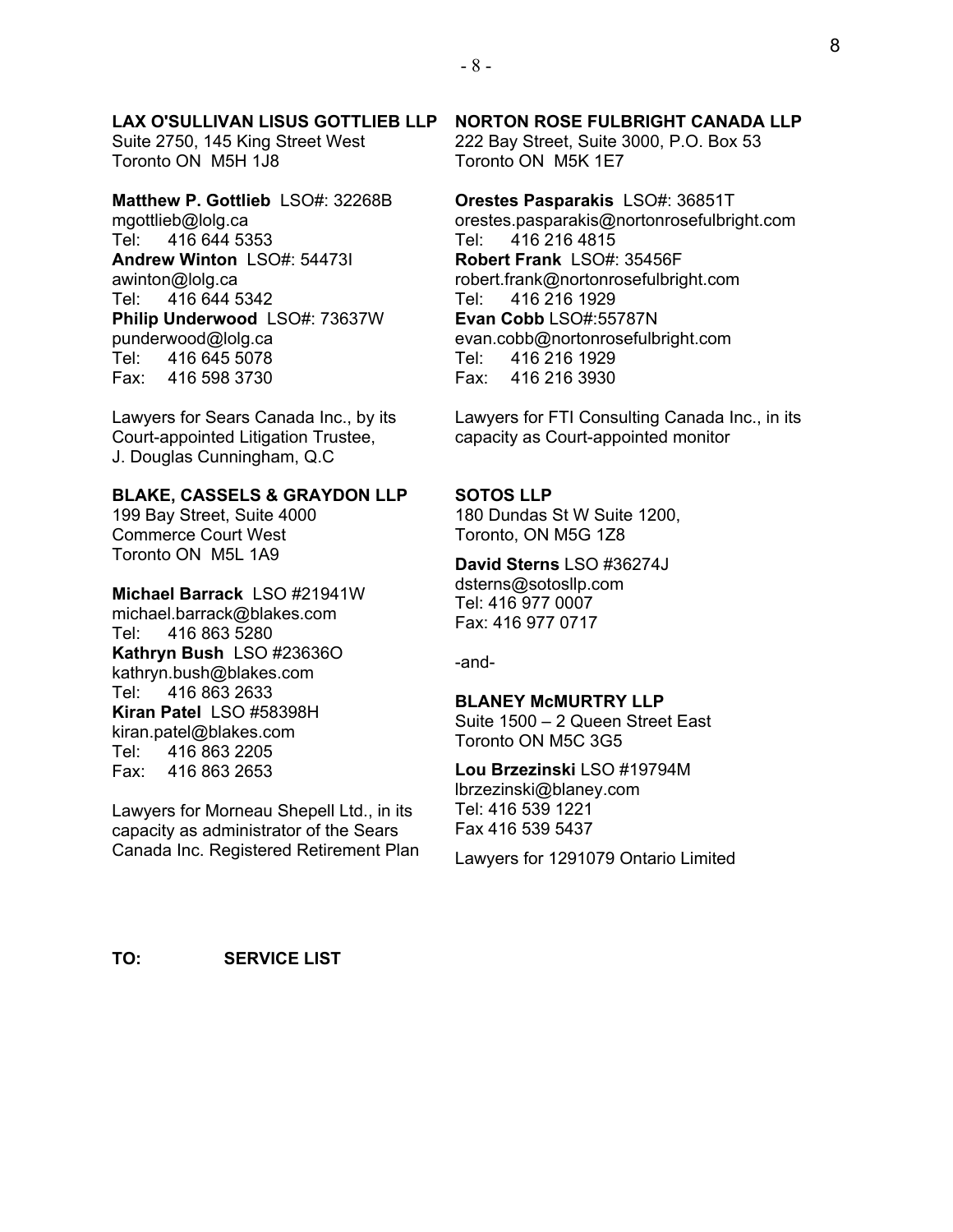## **SCHEDULE "A" ZOOM CONFERENCE DETAILS**

Join Zoom Meeting

https://nortonrosefulbright.zoom.us/j/97097950271?pwd=cDBoSXZJdHBZazhCaTNMbF lXVVdnUT09

Meeting ID: 970 9795 0271 Password: 134839 One tap mobile +13017158592,,97097950271#,,1#,134839# US (Germantown) +13126266799,,97097950271#,,1#,134839# US (Chicago)

Dial by your location:

 +1 301 715 8592 US (Germantown) +1 312 626 6799 US (Chicago) +1 346 248 7799 US (Houston) +1 646 558 8656 US (New York) +1 669 900 9128 US (San Jose) +1 253 215 8782 US (Tacoma) 833 548 0282 US Toll-free 877 853 5257 US Toll-free 888 475 4499 US Toll-free 833 548 0276 US Toll-free Meeting ID: 970 9795 0271 Password: 134839 Find your local number: https://nortonrosefulbright.zoom.us/u/abJ86ARth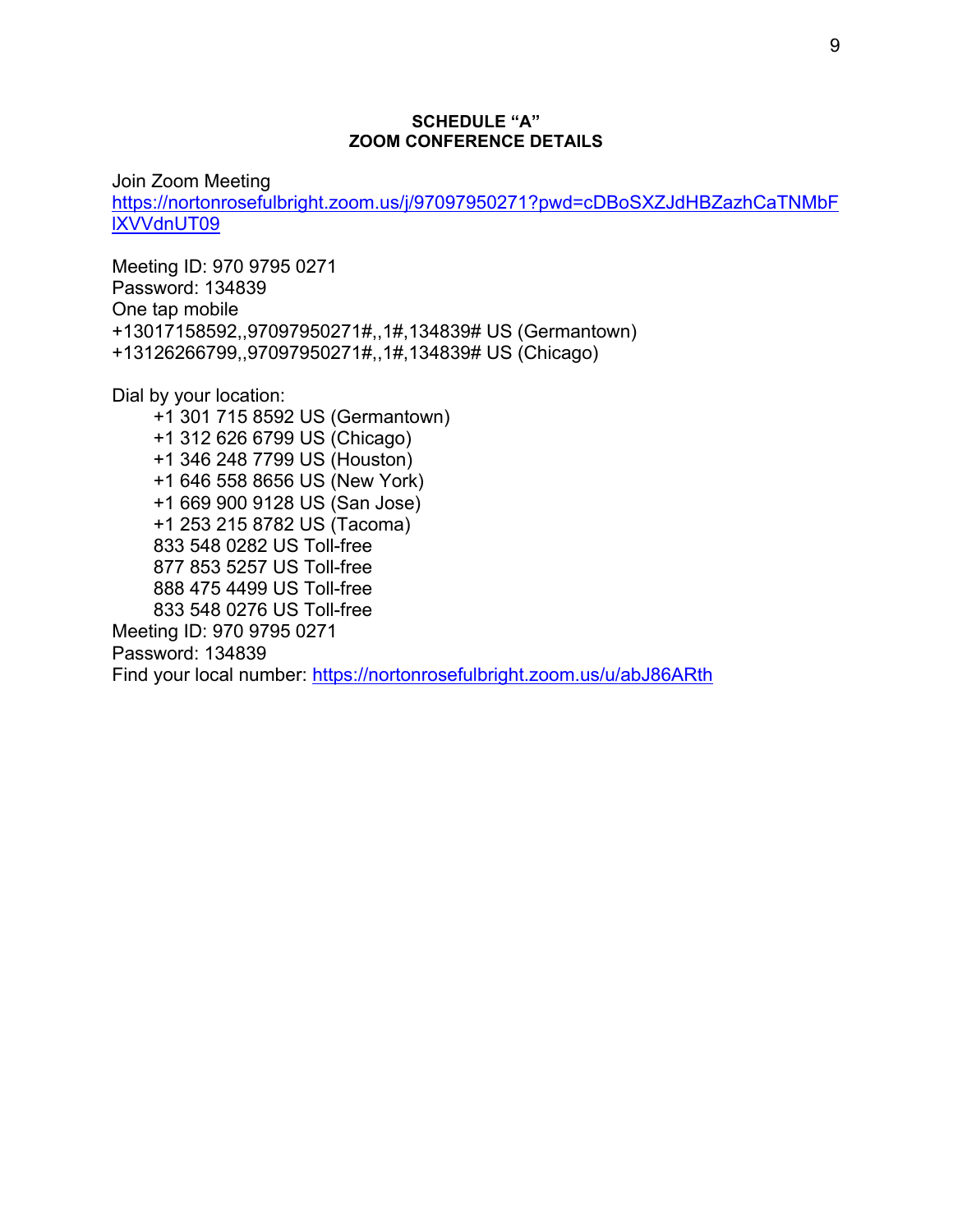## **SCHEDULE "B"**

## **Form of Draft Order**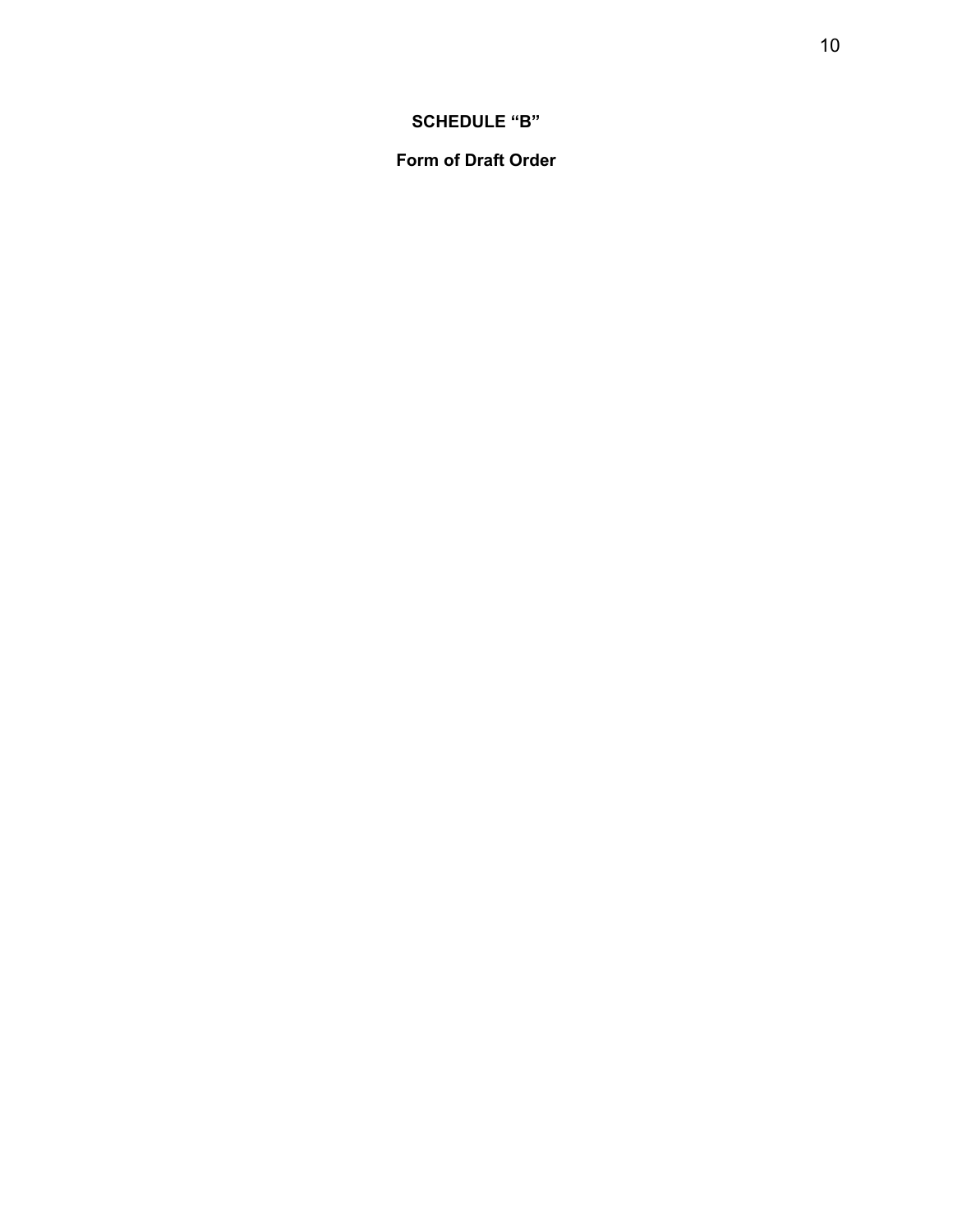Court File No. CV-17-11846-00CL Court File No. CV-18-611214-00CL Court File No. CV-18-611217-00CL Court File No. CV-18-611219-00CL Court File No. CV-19-617792-00CL

## *ONTARIO*  **SUPERIOR COURT OF JUSTICE COMMERCIAL LIST**

| THE HONOURABLE        | $\bullet$ , the $\bullet$ |
|-----------------------|---------------------------|
| <b>JUSTICE HAINEY</b> | DAY OF ●, 2020            |
|                       |                           |

## IN THE MATTER OF THE *COMPANIES' CREDITORS ARRANGEMENT ACT*, R.S.C. 1985, c. C-36, AS AMENDED

AND IN THE MATTER OF A PLAN OF COMPROMISE OR ARRANGEMENT OF SEARS CANADA INC., 9370-2751 QUEBEC INC., 191020 CANADA INC., THE CUT INC., SEARS CONTACT SERVICES INC., INITIUM LOGISTICS SERVICES INC., 9845488 CANADA INC., INITIUM TRADING AND SOURCING CORP., SEARS FLOOR COVERING CENTRES INC., 173470 CANADA INC., 2497089 ONTARIO INC., 6988741 CANADA INC., 10011711 CANADA INC., 1592580 ONTARIO LIMITED, 955041 ALBERTA LTD., 4201531 CANADA INC., 168886 CANADA INC., AND 3339611 CANADA INC.

------------------------------------------------------------------------------------------------------------------------------- SEARS CANADA INC., by its Court-appointed Litigation Trustee, J. DOUGLAS CUNNINGHAM, Q.C.

**Plaintiff** 

- and -

ESL INVESTMENTS INC., ESL PARTNERS LP, SPE I PARTNERS, LP, SPE MASTER I, LP, ESL INSTITUTIONAL PARTNERS, LP, EDWARD LAMPERT, EPHRAIM J. BIRD, DOUGLAS CAMPBELL, WILLIAM CROWLEY, WILLIAM HARKER, R. RAJA KHANNA, JAMES MCBURNEY, DEBORAH ROSATI, and DONALD ROSS, and SEARS HOLDINGS CORP.

**Defendants** 

------------------------------------------------------------------------------------------------------------------------------- MORNEAU SHEPELL LTD. in its capacity as administrator of the Sears Canada Inc. Registered Retirement Pension Plan

**Plaintiff** 

- and -

ESL INVESTMENTS INC., ESL PARTNERS, LP, SPE I PARTNERS, LP, SPE MASTER I, LP, ESL INSTITUTIONAL PARTNERS, LP, EDWARD S. LAMPERT, WILLIAM HARKER, WILLIAM CROWLEY, DONALD CAMPBELL ROSS, EPHRAIM J. BIRD,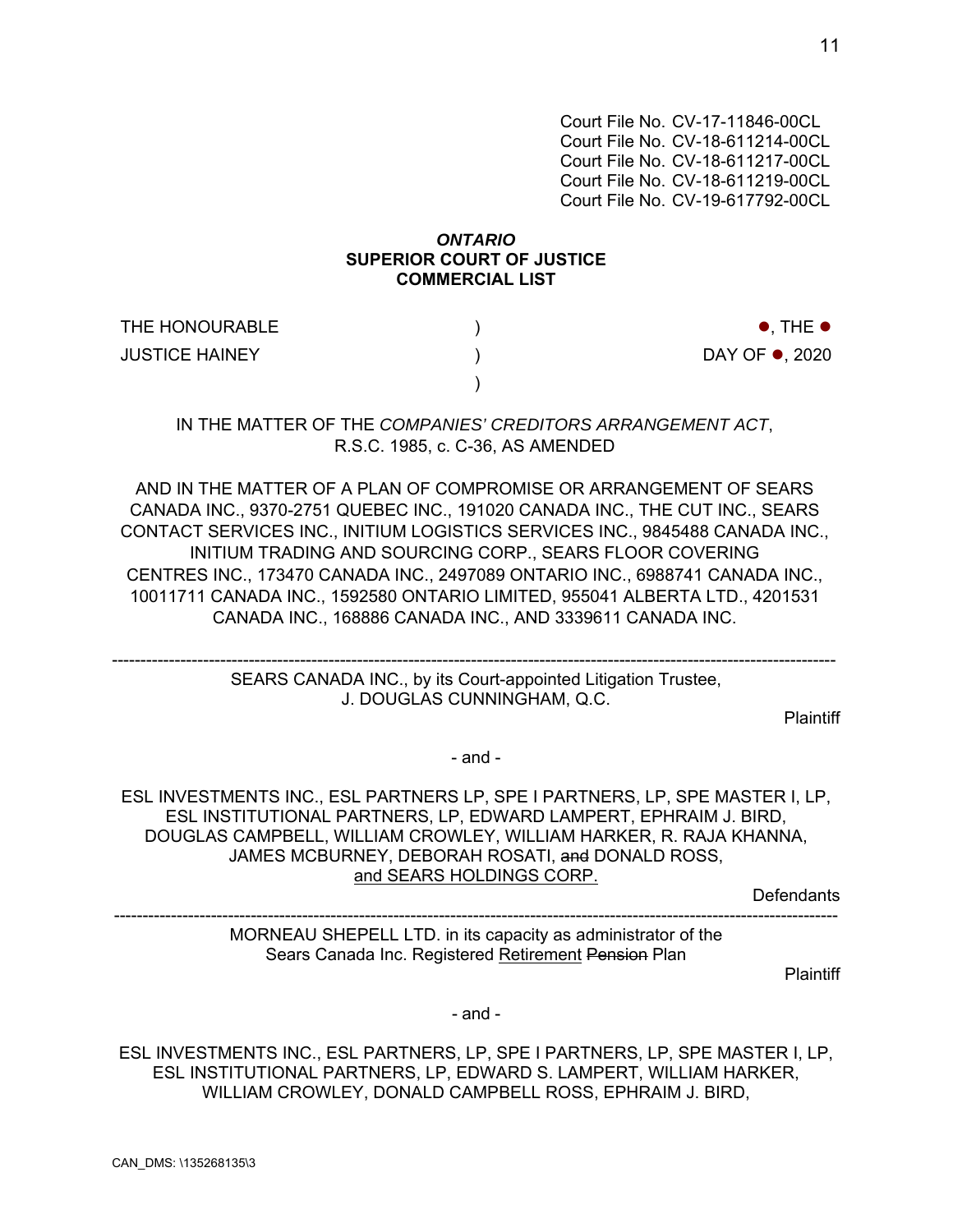## DEBORAH E. ROSATI, R. RAJA KHANNA, JAMES MCBURNEY and DOUGLAS CAMPBELL and SEARS HOLDINGS CORPORATION

Defendants

12

------------------------------------------------------------------------------------------------------------------------------- FTI CONSULTING CANADA INC., in its capacity as Court-appointed monitor in proceedings pursuant to the *Companies' Creditors Arrangement Act,* RSC 1985, c. c-36 **Plaintiff** 

- and -

ESL INVESTMENTS INC., ESL PARTNERS LP, SPE I PARTNERS, LP, SPE MASTER I, LP, ESL INSTITUTIONAL PARTNERS, LP, EDWARD S. LAMPERT, SEARS HOLDINGS CORPORATION, WILLIAM HARKER and WILLIAM CROWLEY

**Defendants** 

#### ------------------------------------------------------------------------------------------------------------------------------- 1291079 ONTARIO LIMITED

**Plaintiff** 

- and -

SEARS CANADA INC., SEARS HOLDING CORPORATION, ESL INVESTMENTS INC., WILLIAM C. CROWLEY, WILLIAM R. HARKER, DONALD CAMPBELL ROSS, EPHRAIM J. BIRD, DEBORAH E. ROSATI, R. RAJA KHANNA, JAMES MCBURNEY and DOUGLAS CAMPBELL

**Defendants** 

## **ORDER (APPROVAL ORDER)**

**THIS MOTION** made by Sears Canada Inc. ("**Sears**") by its Court-Appointed Litigation Trustee, J. Douglas Cunningham, Q.C. (the "**Litigation Trustee**") in proceedings pursuant to the *Companies' Creditors Arrangement Act,* R.S.C. 1985, c. c-36 (the "**CCAA Proceedings**")**,** FTI Consulting Canada Inc. in its capacity as Court-appointed monitor (the "**Monitor**"), Morneau Shepell Ltd., in its capacity as administrator of the Sears Canada Inc. Registered Retirement Plan (the "**Pension Administrator**") and 1291079 Ontario Limited ("**129**" and collectively with the Monitor, the Litigation Trustee and the Pension Administrator, the "**Plaintiffs**") for an order approving the settlement agreement between the Plaintiffs and Edward S. Lampert, ESL Investments Inc., ESL Partners, LP, ESL Institutional Partners, LP, SPE Master I, LP, SPE I Partners LP, ESL Investors, LLC, RBS Partners, LP, CRK Partners, LLC, RBS Investment Management, LLC, (collectively, the "**ESL Parties**" and, as a group, Edward S. Lampert, ESL Investments, Inc., ESL Partners, LP, ESL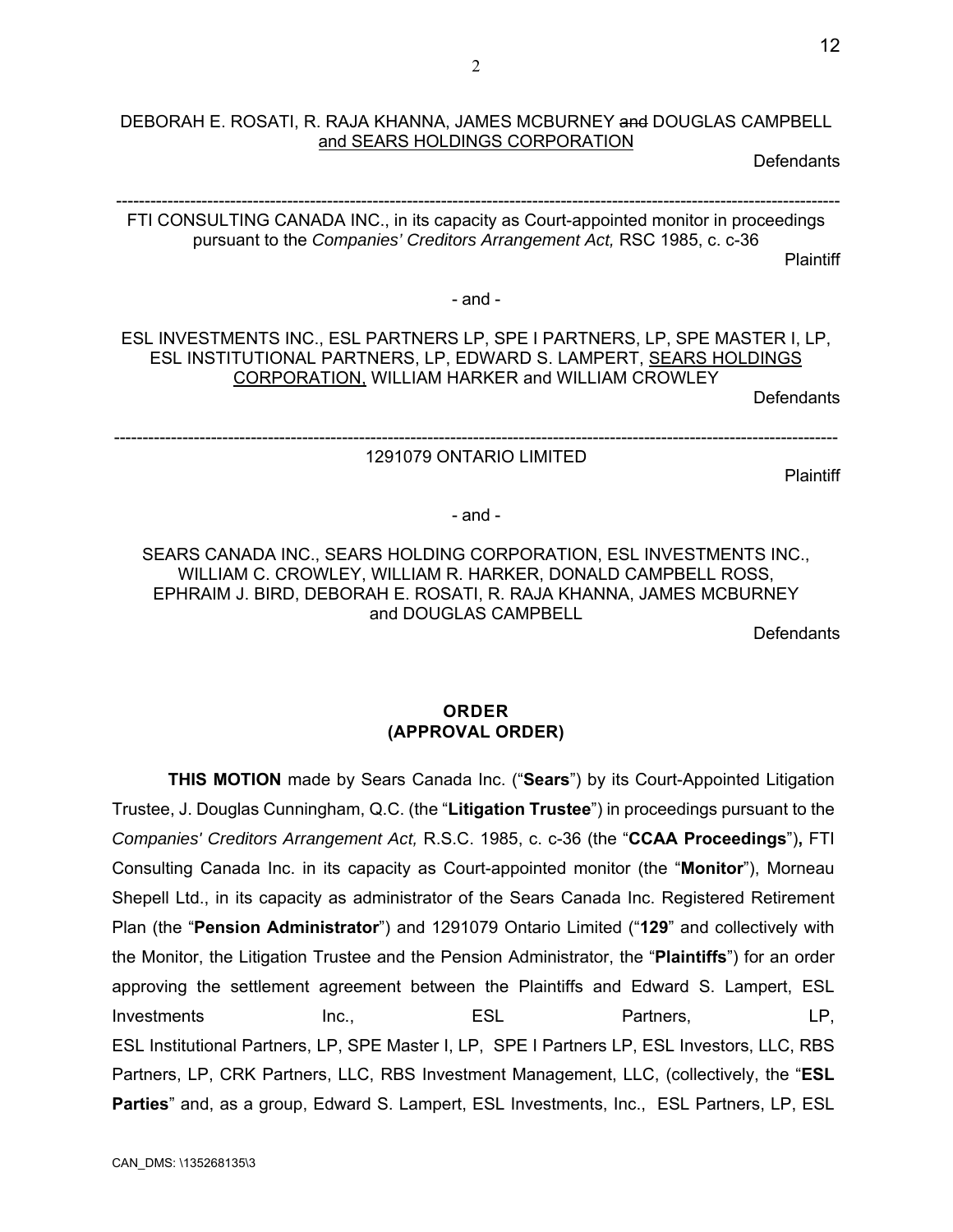Institutional Partners, LP, SPE Master I, LP, and SPE I Partners, are the "**Named ESL Parties**") and for an order releasing claims against the Named ESL Parties and barring claims against the ESL Parties as more particularly described below was heard this day via videoconference.

**ON READING** the Motion Record of the Plaintiffs, the 39th Report of the Monitor dated , 2020 (the "**Thirty-Ninth Report**"), and the Supplementary Motion Record of 129, and on hearing the submissions of counsel for the Plaintiffs and the Defendants, no one appearing for any other party although duly served and no one appearing nor any representations having been made on behalf of any class member of the 129 Settlement Class (as hereinafter defined) despite notice of this hearing having been duly given to class members:

## **Sufficiency of Service and Definitions**

1. **THIS COURT ORDERS** that the time for service and manner of service of the Notice of Motion and Motion Record of the Plaintiffs, the Thirty-Ninth Report, and the Supplementary Motion Record of 129 on any Person are, respectively, hereby abridged and validated, and any further service thereof is hereby dispensed with so that this Motion was properly returnable  $\bullet$ , 2020 in all proceedings set out in the styles of cause above.

2. **THIS COURT ORDERS** that capitalized terms not otherwise defined in this Order shall have the meaning attributed to those terms in the settlement and release agreement between the Plaintiffs and the ESL Parties dated  $\bullet$ , 2020, (the "**Settlement Agreement**").

## **Approval of Settlement Agreement**

3. **THIS COURT ORDERS** that the Settlement Agreement is hereby approved, and the parties thereto are hereby bound by this Order and by those terms of the Settlement Agreement that are conditional upon the granting of this Order and are authorized and directed to comply with their obligations thereunder.

4. **THIS COURT ORDERS** that Sears is hereby authorized to transfer the Allowed SHC Unsecured Claim (as defined in the Thirty-Ninth Report) to ESL Investments, Inc. or to release the Allowed SHC Unsecured Claim, in each case in accordance with the terms of the Settlement Agreement, and any such transfer or release is hereby approved.

5. **THIS COURT ORDERS** that the Monitor shall be exclusively authorized to take any steps on behalf of all of the Plaintiffs to comply with the obligations set out in the Settlement Agreement in respect of the assignment or release of the Allowed SHC Unsecured Claims or the remittance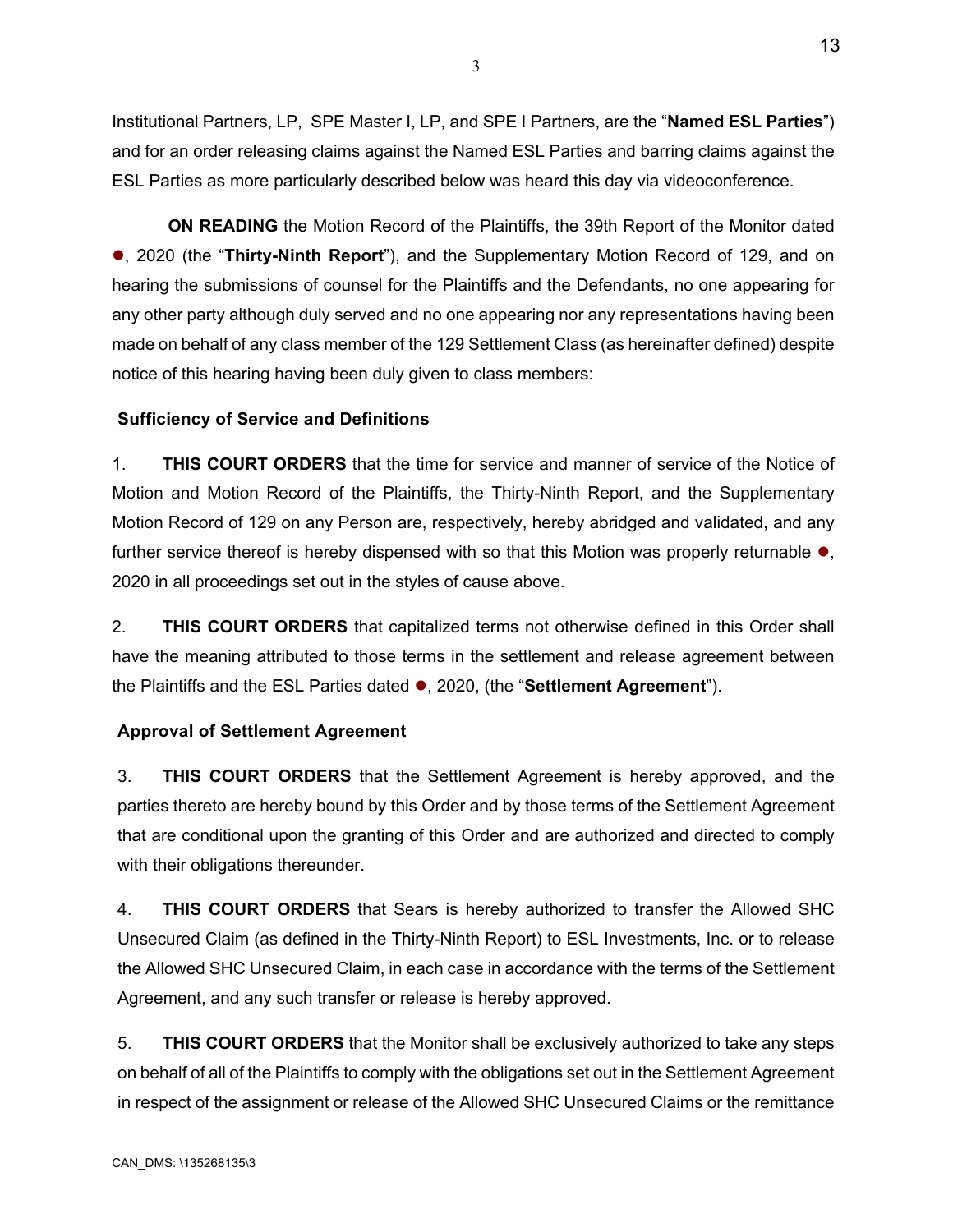to ESL Investments, Inc. (or its designee) of any distributions, dividends, or other recovery in respect of the Allowed SHC Unsecured Claims or otherwise

## **Release**

*6.* **THIS COURT ORDERS** that in accordance with the terms and conditions of the Settlement Agreement as of the Effective Date the Released Claims are irrevocably, absolutely, and unconditionally fully, finally, and forever released, remised and discharged.

7. **THIS COURT ORDERS** that this Order, including the Settlement Agreement, is binding upon each class member in Court File No. CV-19-00617792-00CL (the "**129 Settlement Class**") including those Persons who are minors or mentally incapable and the requirements of Rules 7.04(1) and 7.08(4) of the *Rules of Civil Procedure* are dispensed with in respect of the action in Court File No. CV-19-00617792-00CL.

8. **THIS COURT ORDERS** that the Settlement Agreement is fair, reasonable and in the best interest of the 129 Settlement Class.

9. **THIS COURT ORDERS** that the Settlement Agreement is hereby approved pursuant to s. 29 of the *Class Proceedings Act, 1992* and shall be implemented and enforced in accordance with its terms.

## **Bar Orders**

10. **THIS COURT ORDERS** that no person not party to the Settlement Agreement (the "**Non-**Parties") shall now or hereafter institute, continue, maintain or assert, either directly or indirectly, whether in Canada or elsewhere, on their own behalf or on behalf of any other person, any action, suit, cause of action, claim or demand against any of the ESL Parties (or any other person who may claim contribution or indemnity from any of the ESL Parties) in respect of the Released Claims or any claims related to the subject matter of the Actions. All claims for contribution or indemnity or other claims over (whether asserted or unasserted, tolled or not tolled) relating to or arising from the Released Claims or any claims related to the subject matter of the Actions which were or could have been brought in any of the Actions or in a separate proceeding against the ESL Parties are barred, extinguished, prohibited and enjoined by this Order.

11. **THIS COURT ORDERS** that all Persons (regardless of whether or not such Persons are creditors or claimants), including the 129 Settlement Class, Sears Canada Inc., the Litigation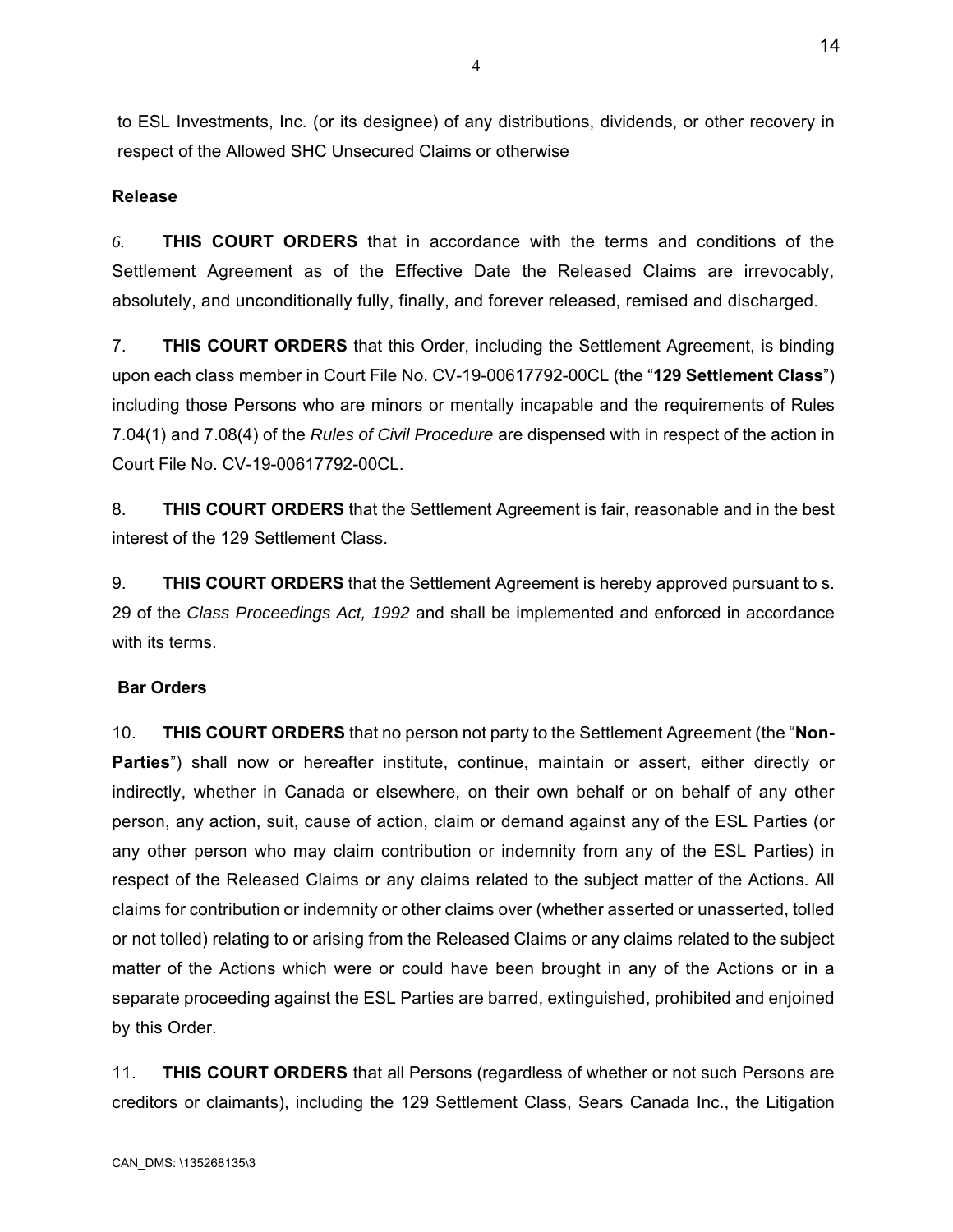Trustee, the Monitor, the Pension Administrator, the Pension Benefits Guarantee Fund (Ontario), the beneficiaries of the Sears Canada Inc. Registered Retirement Plan, the ESL Parties, and all beneficiaries of any of the foregoing, shall be permanently and forever barred, estopped, stayed and enjoined, as of the Effective Date, from:

- a) commencing, conducting, pursuing, instituting, intervening in, asserting, advancing, or continuing in any manner, directly or indirectly, any action or other related proceedings of any nature or kind whatsoever (including, without limitation, any proceeding in a judicial, arbitral, administrative or other forum) which constitutes a Released Claim;
- b) enforcing, levying, attaching, collecting or otherwise recovering or enforcing by any manner or means, directly or indirectly, any judgment, award, decree, damages, or order in respect of a Released Claim, other than the enforcement of the Settlement Agreement;
- c) making, asserting, pursuing, instituting, intervening in, advancing, commencing, conducting or continuing in any manner, directly or indirectly, any Released Claim, including for contribution or indemnity or other relief, or other proceedings of any nature or kind whatsoever (including, without limitation, any proceeding in a judicial, arbitral, administrative or other forum) against any Person who makes or asserts, or might reasonably be expected to make or assert, such a claim, in any manner or forum, against one or more of the ESL Parties;
- d) creating, perfecting, asserting or otherwise enforcing, directly or indirectly, any lien or encumbrance of any kind against the ESL Parties or their property in respect of a Released Claim; or
- e) taking any actions to interfere with the implementation or consummation of the Settlement Agreement.

12. **THIS COURT ORDERS** that the bar order and injunctions set out herein and in the Settlement Agreement shall not apply to the obligations of any Person in respect of this Order and the Settlement Agreement.

15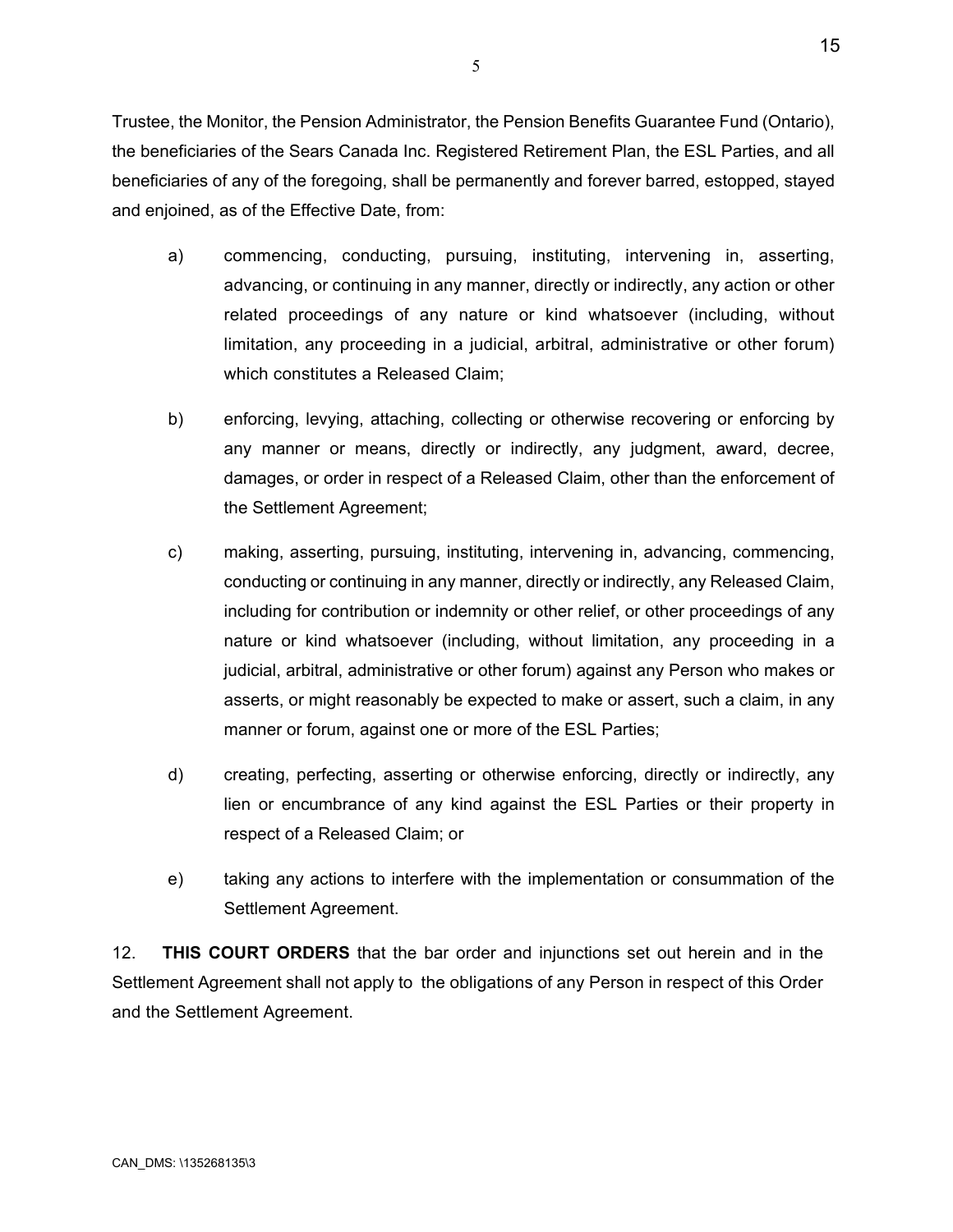16

13. **THIS COURT ORDERS** that any plan of compromise or arrangement of Sears Canada Inc. or any order sanctioning such plan of compromise or arrangement shall be supplementary to, and shall not derogate from, the releases and injunctions set out in this Order.

14. **THIS COURT ORDERS** that, notwithstanding:

- a) the pendency of these proceedings;
- b) any applications for a bankruptcy order now or hereafter issued pursuant to the Bankruptcy and Insolvency Act (Canada) in respect of any of Sears Canada Inc. or any of its affiliates and any bankruptcy order issued pursuant to any such applications; and
- c) any assignment in bankruptcy made in respect of any of Sears Canada Inc. or any of its affiliates,

the settlement approved pursuant to this Order and the releases and bar orders shall be binding on any trustee in bankruptcy that may be appointed in respect of any of Sears Canada Inc. or any of its affiliates and shall not be void or voidable by creditors of any of the Applicants in the proceedings of Sears Canada Inc. or any of its affiliates under the Companies' Creditors Arrangement Act (Canada), nor shall it constitute nor be deemed to be a fraudulent preference, assignment, fraudulent conveyance, transfer at undervalue, or other reviewable transaction under the Bankruptcy and Insolvency Act (Canada) or any other applicable federal or provincial legislation, nor shall it constitute oppressive or unfairly prejudicial conduct pursuant to any applicable federal or provincial legislation.

15. **THIS COURT ORDERS** that the releases, bar orders and injunctions set out herein shall be conditional upon the completion of the settlement set out in the Settlement Agreement.

## **Recognition and Enforcement**

16. **THIS COURT HEREBY REQUESTS** the aid and recognition of any court, tribunal, regulatory or administrative body (collectively, "**Bodies**") having jurisdiction in Canada or in the United States or in any other jurisdiction to give effect to this order and to assist the Plaintiffs, the Litigation Trustee (as an officer of this Court) and the Monitor (as an Officer of this Court) and their respective agents in carrying out the terms of this order. All Bodies are hereby respectfully requested to make such orders and to provide such assistance to the Plaintiffs, the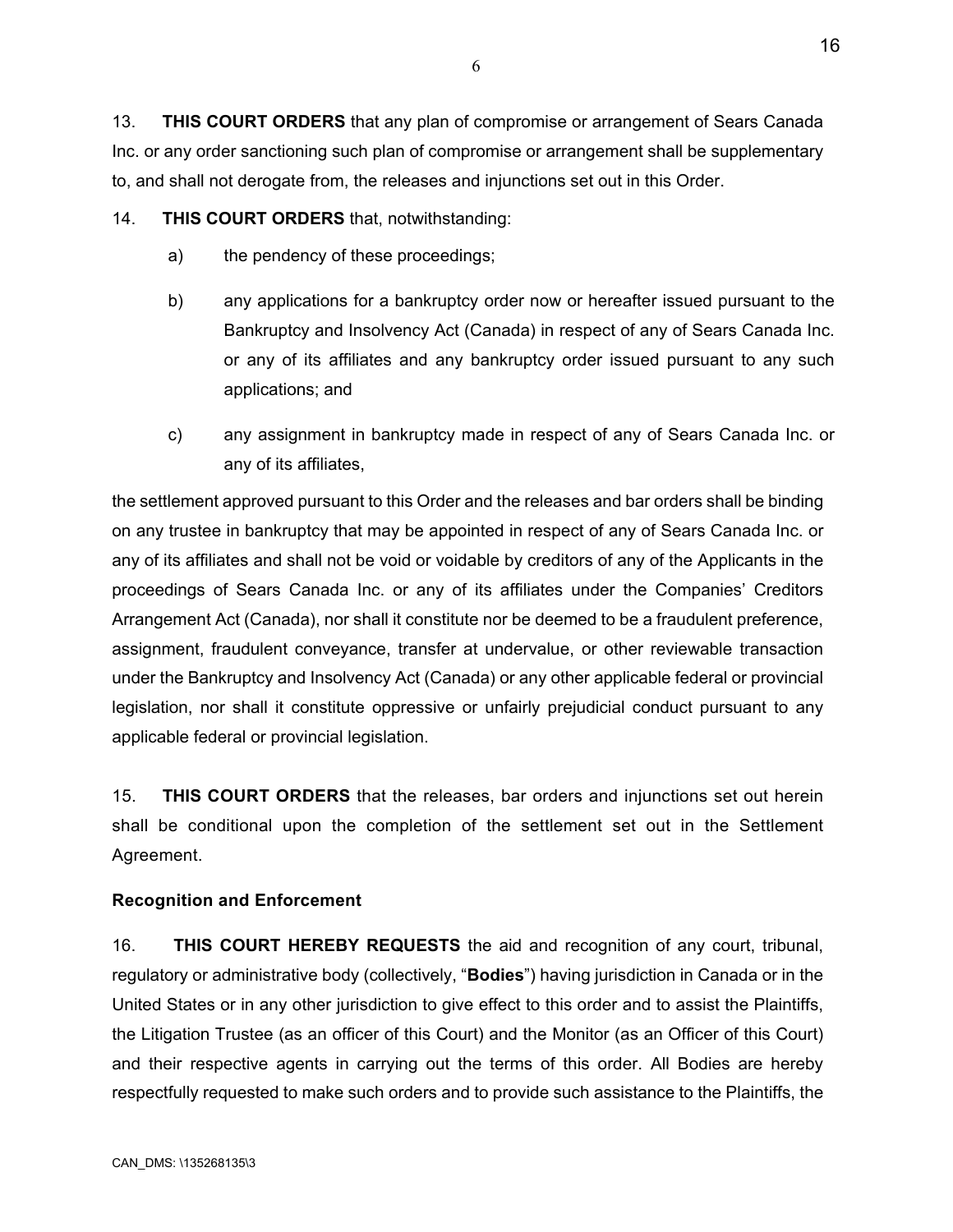Litigation Trustee (as an officer of this Court) and the Monitor (as an officer of this Court) as may be necessary or desirable to give effect to this order or to assist the Plaintiffs, the Litigation Trustee (as an officer of this Court) and the Monitor (as an officer of this Court) and their respective agents in carrying out the terms of this order.

7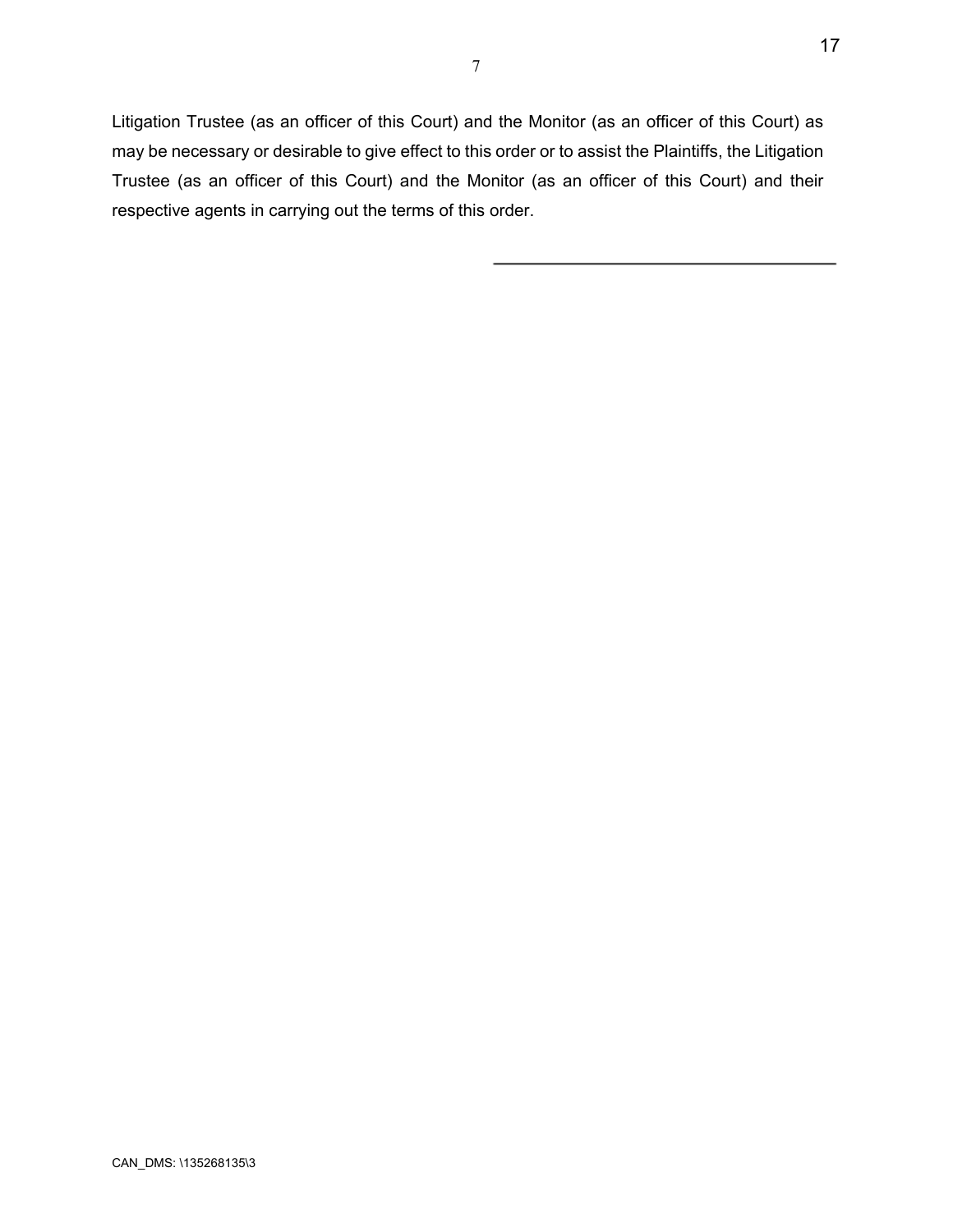| FTI CONSULTING CANADA INC.<br>Plaintiff<br>SEARS CANADA INC., by its Court-appointed Litigation Trustee, J. Douglas<br>Cunningham, Q.C.<br>Plaintiff<br>MORNEAU SHEPELL LTD.<br>Plaintiff<br>1291079 ONTARIO LIMITED                                                                                                                     |                                                                                                                                                                                                                                | -and-<br>-and-<br>-and-                                                           |                   | ESL INVESTMENTS INC. et al.<br>Defendants<br>ESL INVESTMENTS INC. et al.<br>Defendants<br>ESL INVESTMENTS INC. et al.<br>Defendants<br>ESL INVESTMENTS INC. et al. | Court File No. CV-18-00611219-00CL<br>Court File No. CV-18-00611214-00CL<br>Court File No. CV-18-00611217-00CL<br>Court File No. CV-19-00617792-00CL                                                                                                                                                                                      |  |
|------------------------------------------------------------------------------------------------------------------------------------------------------------------------------------------------------------------------------------------------------------------------------------------------------------------------------------------|--------------------------------------------------------------------------------------------------------------------------------------------------------------------------------------------------------------------------------|-----------------------------------------------------------------------------------|-------------------|--------------------------------------------------------------------------------------------------------------------------------------------------------------------|-------------------------------------------------------------------------------------------------------------------------------------------------------------------------------------------------------------------------------------------------------------------------------------------------------------------------------------------|--|
| Plaintiff                                                                                                                                                                                                                                                                                                                                |                                                                                                                                                                                                                                |                                                                                   | Defendants        |                                                                                                                                                                    |                                                                                                                                                                                                                                                                                                                                           |  |
| IN THE MATTER OF THE COMPANIES' CREDITORS ARRANGEMENT ACT, R.S.C. 1985, c. C-36, AS AMENDED<br>AND IN THE MATTER OF A PLAN OF COMPROMISE OR ARRANGEMENT OF SEARS CANADA INC., et al                                                                                                                                                      |                                                                                                                                                                                                                                |                                                                                   |                   |                                                                                                                                                                    | Court File No. CV-17-11846-00CL                                                                                                                                                                                                                                                                                                           |  |
|                                                                                                                                                                                                                                                                                                                                          |                                                                                                                                                                                                                                |                                                                                   |                   |                                                                                                                                                                    | <b>ONTARIO</b><br><b>SUPERIOR COURT OF JUSTICE</b><br><b>COMMERCIAL LIST</b><br>PROCEEDING COMMENCED AT TORONTO                                                                                                                                                                                                                           |  |
|                                                                                                                                                                                                                                                                                                                                          |                                                                                                                                                                                                                                |                                                                                   |                   |                                                                                                                                                                    | <b>ORDER</b><br>(Approval Order)                                                                                                                                                                                                                                                                                                          |  |
| <b>BLAKE, CASSELS &amp; GRAYDON</b><br><b>LLP</b>                                                                                                                                                                                                                                                                                        | <b>SOTOS LLP</b><br>180 Dundas St W Suite 1200,                                                                                                                                                                                | <b>LLP</b>                                                                        |                   | <b>LAX O'SULLIVAN LISUS GOTTLIEB</b>                                                                                                                               | <b>NORTON ROSE FULBRIGHT CANADA</b><br><b>LLP</b>                                                                                                                                                                                                                                                                                         |  |
| 199 Bay Street, Suite 4000<br><b>Commerce Court West</b><br>Toronto ON M5L 1A9                                                                                                                                                                                                                                                           | Toronto, ON M5G 1Z8<br>David Sterns LSO #36274J                                                                                                                                                                                |                                                                                   |                   | Suite 2750, 145 King Street West<br>Toronto ON M5H 1J8                                                                                                             | 222 Bay Street, Suite 3000, P.O. Box 53<br>Toronto ON M5K 1E7                                                                                                                                                                                                                                                                             |  |
| Michael Barrack LSO #21941W<br>michael.barrack@blakes.com                                                                                                                                                                                                                                                                                | dsterns@sotosllp.com<br>Tel: 416 977 0007<br>Fax: 416 977 0717<br>Tel:                                                                                                                                                         |                                                                                   | mgottlieb@lolg.ca | Matthew P. Gottlieb LSO#: 32268B<br>416 644 5353                                                                                                                   | Orestes Pasparakis LSO#: 36851T<br>orestes.pasparakis@nortonrosefulbright.com<br>Tel: 416 216 4815                                                                                                                                                                                                                                        |  |
| 416 863 5280<br>Tel:<br>Kathryn Bush LSO #23636O<br>kathryn.bush@blakes.com<br>416 863 2633<br>Tel:<br>Kiran Patel LSO #58398H<br>kiran.patel@blakes.com<br>416 863 2205<br>Tel:<br>416 863 2653<br>Fax:<br>Lawyers for Morneau Shepell Ltd., in its<br>capacity as administrator of the Sears<br>Canada Inc. Registered Retirement Plan | <b>BLANEY McMURTRY LLP</b><br>Suite $1500 - 2$ Queen Street East<br>Toronto ON M5C 3G5<br>Lou Brzezinski LSO #19794M<br>lbrzezinski@blaney.com<br>Tel: 416 539 1221<br>Fax 416 539 5437<br>Lawyers for 1291079 Ontario Limited | awinton@lolg.ca<br>Tel:<br>punderwood@lolg.ca<br>Tel:<br>Fax:<br>Cunningham, Q.C. |                   | Andrew Winton LSO#: 54473I<br>416 644 5342<br>Philip Underwood LSO#: 73637W<br>416 645 5078<br>416 598 3730<br>Lawyers for Sears Canada Inc., by its Court-        | Robert Frank LSO#: 35456F<br>robert.frank@nortonrosefulbright.com<br>416 216 1929<br>Tel:<br>Evan Cobb LSO#:55787N<br>evan.cobb@nortonrosefulbright.com<br>Tel:<br>416 216 1929<br>416 216 3930<br>Fax:<br>appointed Litigation Trustee, J. Douglas Lawyers for FTI Consulting Canada Inc.,<br>in its capacity as Court-appointed monitor |  |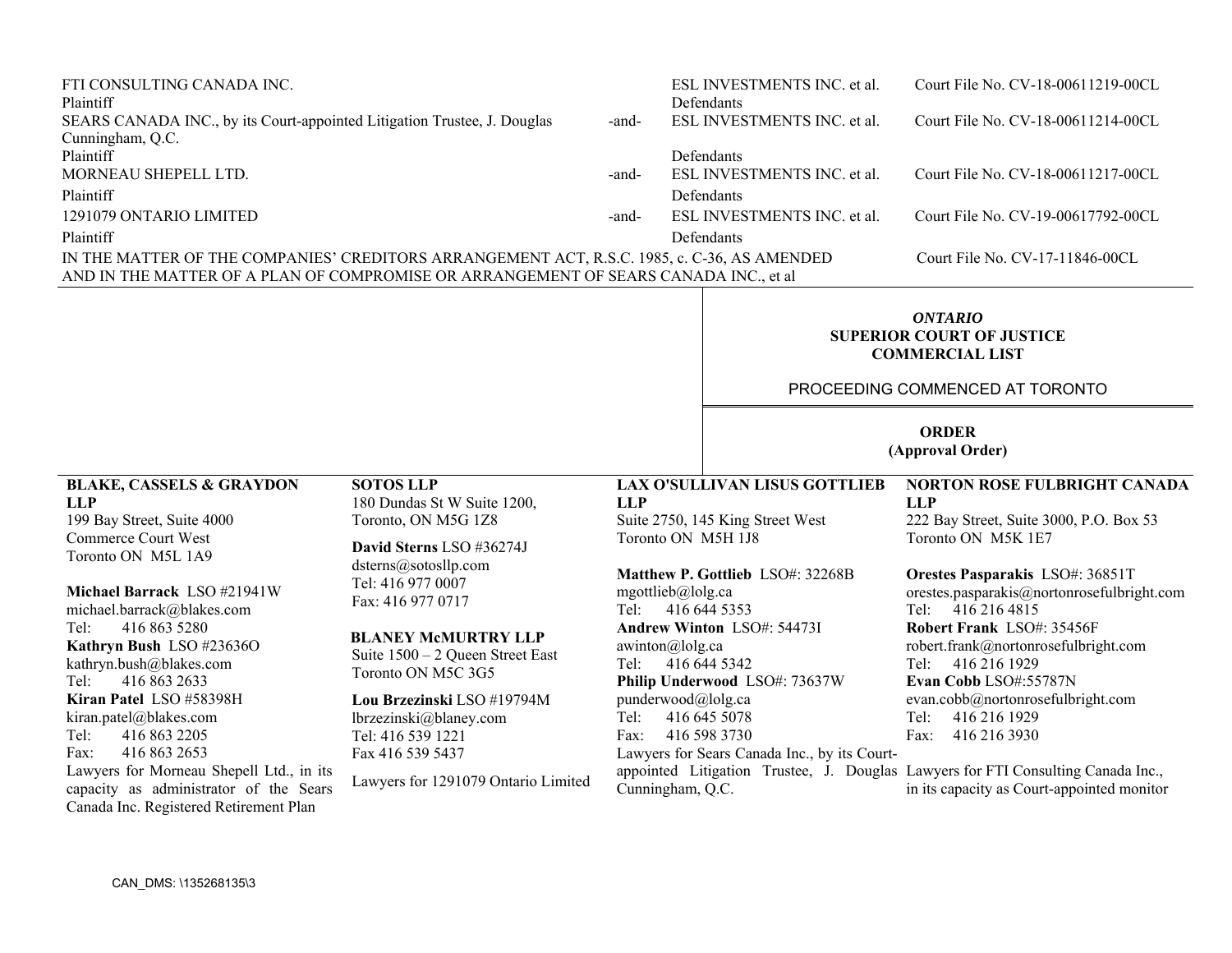| FTI CONSULTING CANADA INC.<br>Plaintiff                                                     |                                     | ESL INVESTMENTS INC. et al.<br>Court File No. CV-18-00611219-00CL<br>Defendants |                                                                   |                                      |                                                                                      |  |
|---------------------------------------------------------------------------------------------|-------------------------------------|---------------------------------------------------------------------------------|-------------------------------------------------------------------|--------------------------------------|--------------------------------------------------------------------------------------|--|
| SEARS CANADA INC., by its Court-appointed Litigation Trustee, J. Douglas                    | -and-                               |                                                                                 | ESL INVESTMENTS INC. et al.                                       | Court File No. CV-18-00611214-00CL   |                                                                                      |  |
| Cunningham, Q.C.<br>Plaintiff                                                               |                                     |                                                                                 | Defendants                                                        |                                      |                                                                                      |  |
| MORNEAU SHEPELL LTD.                                                                        |                                     | -and-                                                                           |                                                                   | ESL INVESTMENTS INC. et al.          | Court File No. CV-18-00611217-00CL                                                   |  |
| Plaintiff                                                                                   |                                     |                                                                                 | Defendants                                                        |                                      |                                                                                      |  |
| 1291079 ONTARIO LIMITED                                                                     |                                     | -and-                                                                           | ESL INVESTMENTS INC. et al.<br>Court File No. CV-19-00617792-00CL |                                      |                                                                                      |  |
| Plaintiff                                                                                   |                                     | Defendants                                                                      |                                                                   |                                      |                                                                                      |  |
| IN THE MATTER OF THE COMPANIES' CREDITORS ARRANGEMENT ACT, R.S.C. 1985, c. C-36, AS AMENDED |                                     |                                                                                 |                                                                   |                                      | Court File No. CV-17-11846-00CL                                                      |  |
| AND IN THE MATTER OF A PLAN OF COMPROMISE OR ARRANGEMENT OF SEARS CANADA INC., et al        |                                     |                                                                                 |                                                                   |                                      |                                                                                      |  |
|                                                                                             |                                     |                                                                                 |                                                                   |                                      | <b>ONTARIO</b>                                                                       |  |
|                                                                                             |                                     |                                                                                 |                                                                   |                                      | <b>SUPERIOR COURT OF JUSTICE</b>                                                     |  |
|                                                                                             |                                     |                                                                                 |                                                                   |                                      | <b>COMMERCIAL LIST</b>                                                               |  |
|                                                                                             |                                     |                                                                                 |                                                                   |                                      |                                                                                      |  |
|                                                                                             |                                     |                                                                                 |                                                                   |                                      | PROCEEDING COMMENCED AT TORONTO                                                      |  |
|                                                                                             |                                     |                                                                                 |                                                                   |                                      |                                                                                      |  |
|                                                                                             |                                     |                                                                                 |                                                                   |                                      | <b>NOTICE OF MOTION</b>                                                              |  |
|                                                                                             |                                     |                                                                                 |                                                                   |                                      | (Approval of ESL Parties Settlement)                                                 |  |
|                                                                                             |                                     |                                                                                 |                                                                   |                                      |                                                                                      |  |
| <b>BLAKE, CASSELS &amp; GRAYDON</b>                                                         | <b>SOTOS LLP</b>                    |                                                                                 |                                                                   | <b>LAX O'SULLIVAN LISUS GOTTLIEB</b> | NORTON ROSE FULBRIGHT CANADA                                                         |  |
| <b>LLP</b>                                                                                  | 180 Dundas St W Suite 1200,         | <b>LLP</b>                                                                      |                                                                   |                                      | <b>LLP</b>                                                                           |  |
| 199 Bay Street, Suite 4000                                                                  | Toronto, ON M5G 1Z8                 |                                                                                 |                                                                   | Suite 2750, 145 King Street West     | 222 Bay Street, Suite 3000, P.O. Box 53                                              |  |
| <b>Commerce Court West</b>                                                                  | David Sterns LSO #36274J            |                                                                                 |                                                                   | Toronto ON M5H 1J8                   | Toronto ON M5K 1E7                                                                   |  |
| Toronto ON M5L 1A9                                                                          | dsterns@sotosllp.com                |                                                                                 |                                                                   |                                      |                                                                                      |  |
|                                                                                             | Tel: 416 977 0007                   |                                                                                 |                                                                   | Matthew P. Gottlieb LSO#: 32268B     | Orestes Pasparakis LSO#: 36851T                                                      |  |
| Michael Barrack LSO #21941W                                                                 | Fax: 416 977 0717                   |                                                                                 | mgottlieb@lolg.ca                                                 |                                      | orestes.pasparakis@nortonrosefulbright.com                                           |  |
| michael.barrack@blakes.com                                                                  |                                     | Tel:                                                                            |                                                                   | 416 644 5353                         | Tel: 416 216 4815                                                                    |  |
| 416 863 5280<br>Tel:                                                                        | -and-                               |                                                                                 |                                                                   | Andrew Winton LSO#: 54473I           | Robert Frank LSO#: 35456F                                                            |  |
| Kathryn Bush LSO #236360                                                                    |                                     | Tel:                                                                            | awinton@lolg.ca                                                   | 416 644 5342                         | robert.frank@nortonrosefulbright.com<br>416 216 1929<br>Tel:                         |  |
| kathryn.bush@blakes.com<br>Tel:<br>416 863 2633                                             | <b>BLANEY McMURTRY LLP</b>          |                                                                                 |                                                                   | Philip Underwood LSO#: 73637W        | Evan Cobb LSO#:55787N                                                                |  |
| Kiran Patel LSO #58398H                                                                     | Suite 1500 - 2 Queen Street East    |                                                                                 |                                                                   | punderwood@lolg.ca                   | evan.cobb@nortonrosefulbright.com                                                    |  |
| kiran.patel@blakes.com                                                                      | Toronto ON M5C 3G5                  | Tel:                                                                            |                                                                   | 416 645 5078                         | 416 216 1929<br>Tel:                                                                 |  |
| Tel:<br>416 863 2205                                                                        | Lou Brzezinski LSO #19794M          | Fax:                                                                            |                                                                   | 416 598 3730                         | 416 216 3930<br>Fax:                                                                 |  |
| 416 863 2653<br>Fax:                                                                        | lbrzezinski@blaney.com              |                                                                                 |                                                                   |                                      |                                                                                      |  |
|                                                                                             | Tel: 416 539 1221                   |                                                                                 |                                                                   |                                      | Lawyers for Sears Canada Inc., by its Court- Lawyers for FTI Consulting Canada Inc., |  |
| Lawyers for Morneau Shepell Ltd., in its                                                    | Fax 416 539 5437                    |                                                                                 |                                                                   |                                      | appointed Litigation Trustee, J. Douglas in its capacity as Court-appointed monitor  |  |
| capacity as administrator of the Sears<br>Canada Inc. Registered Retirement Plan            | Lawyers for 1291079 Ontario Limited |                                                                                 | Cunningham, Q.C.                                                  |                                      |                                                                                      |  |